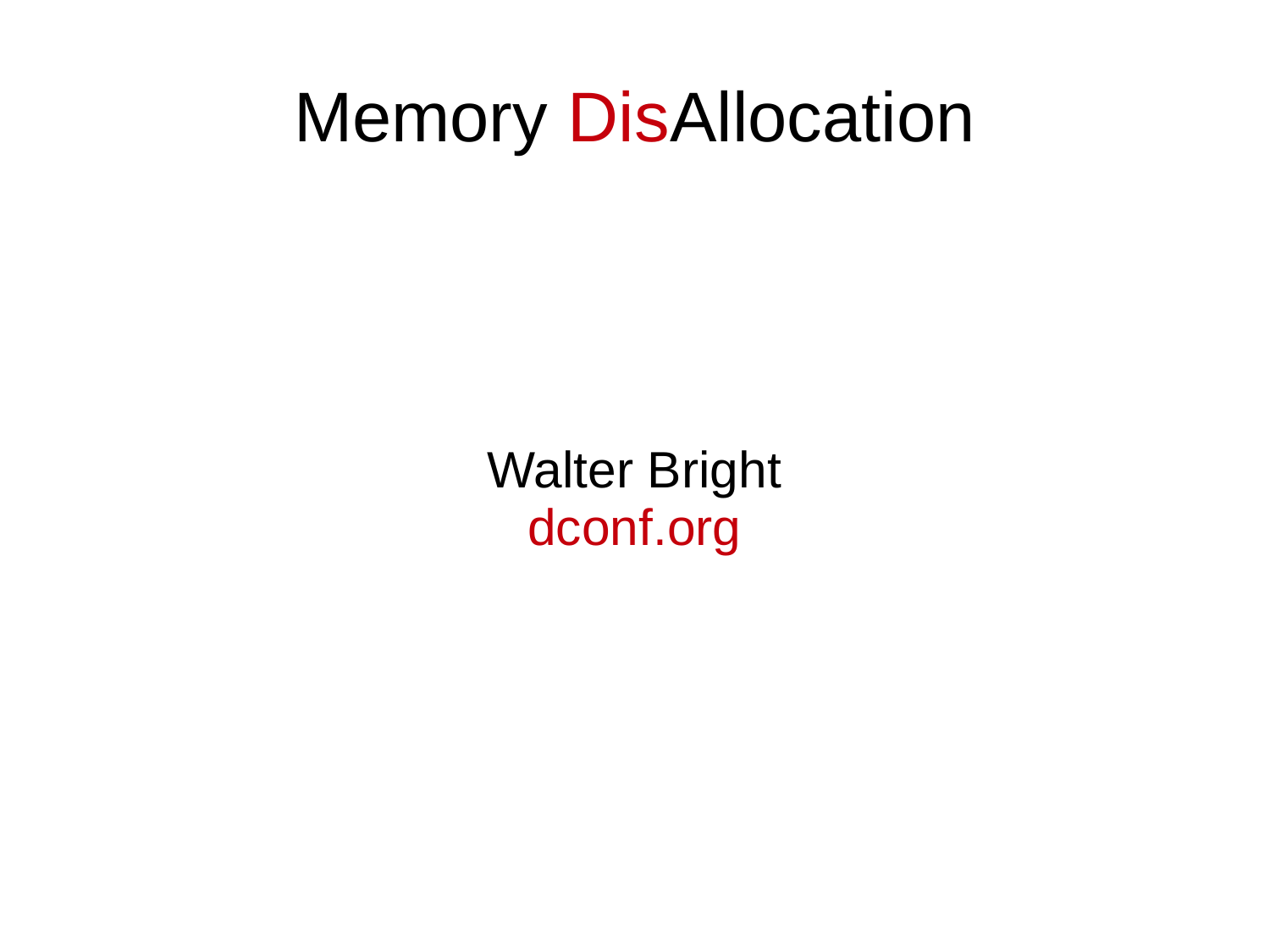# **Strategies**

- Manual Memory Management
- Garbage Collection
- Reference Counting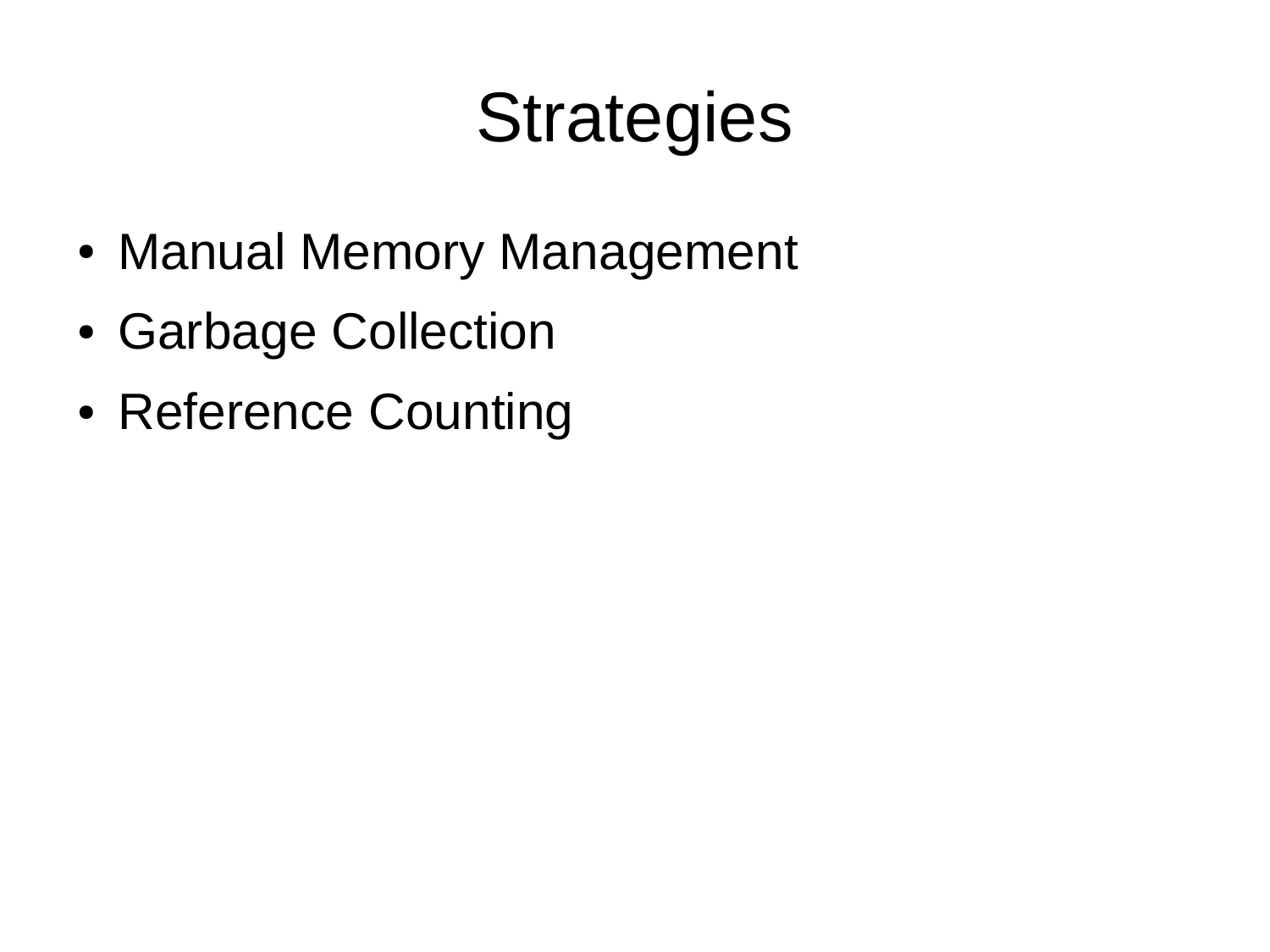# Manual Memory Management

- Efficient
- Minimal memory use
- Fastest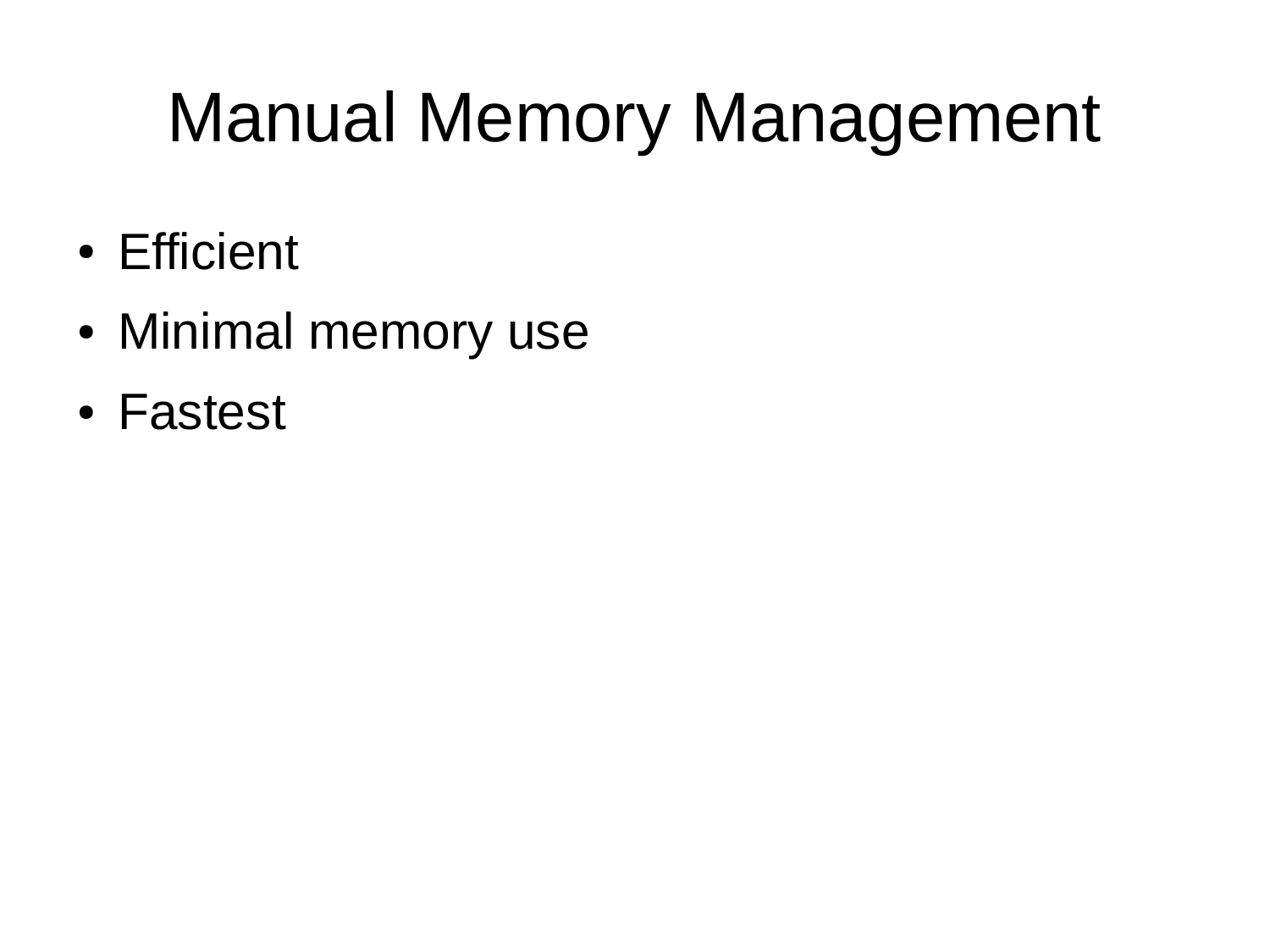# But There's Always a But...

- Plentiful source of errors
- Complex and time consuming
- Tends to obscure the algorithm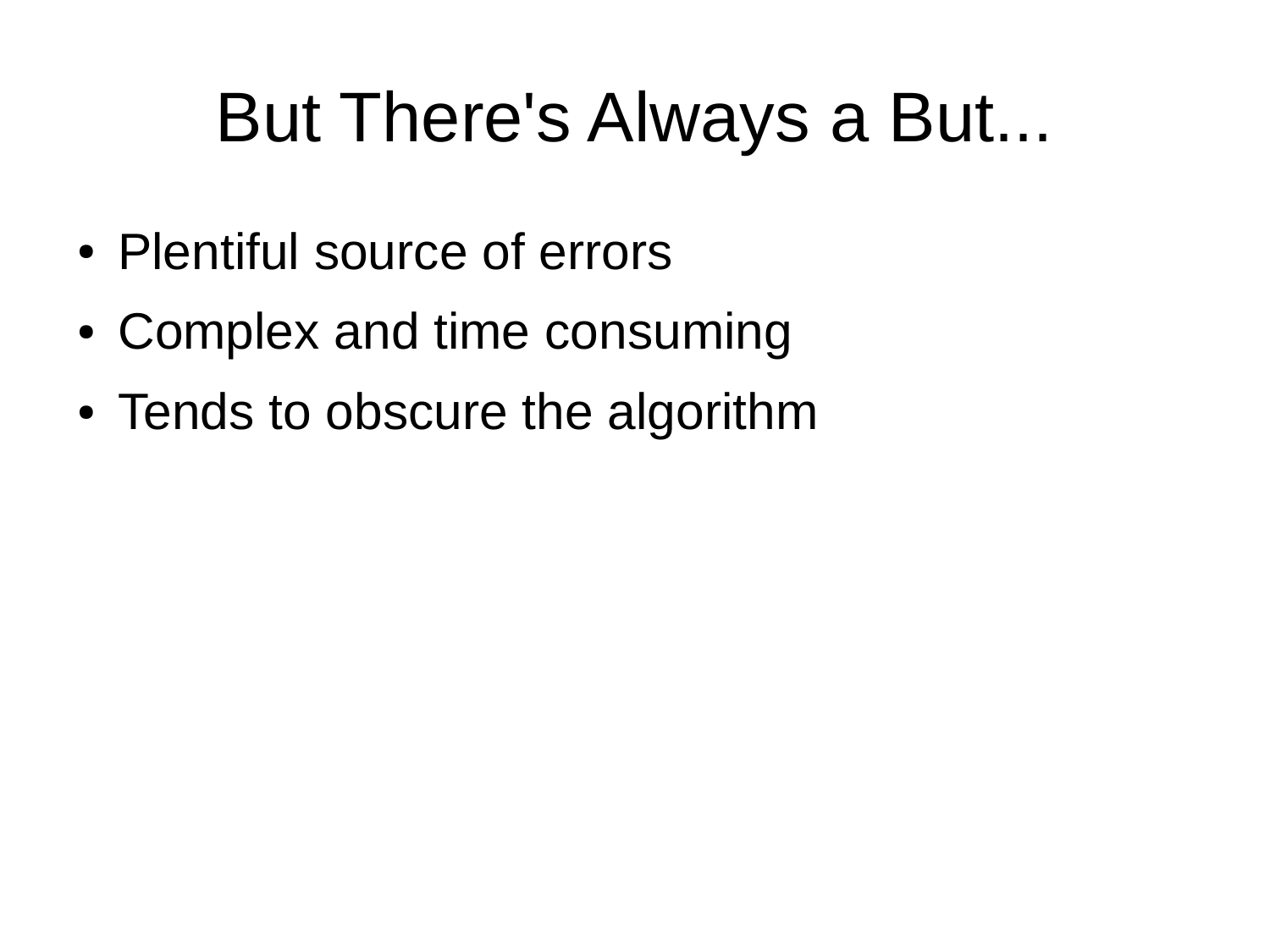# Garbage Collection

- Easy
- Memory safe
- Fast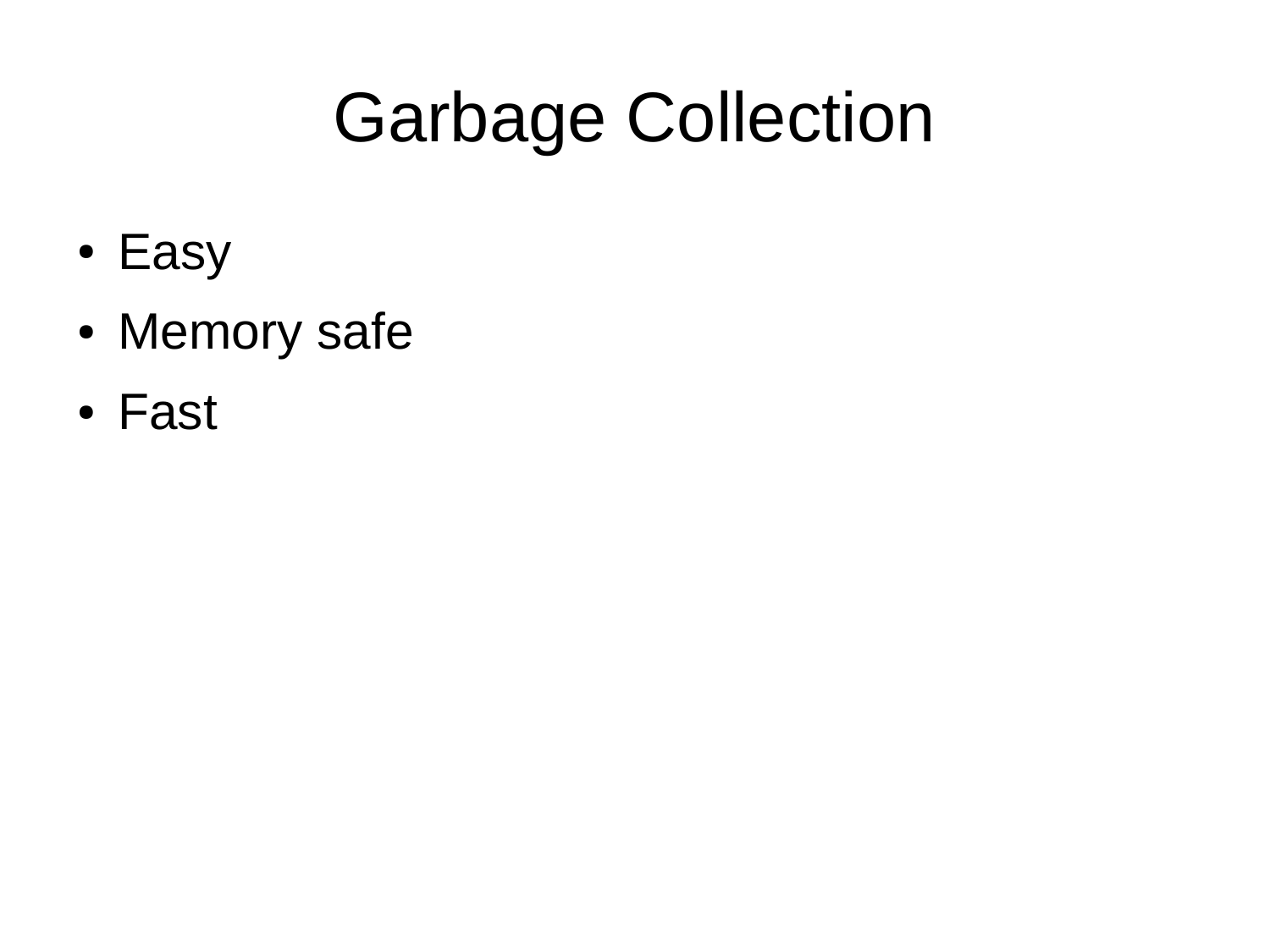# But...

- 3x memory consumption
- Pauses
- Not usuable when resources are tight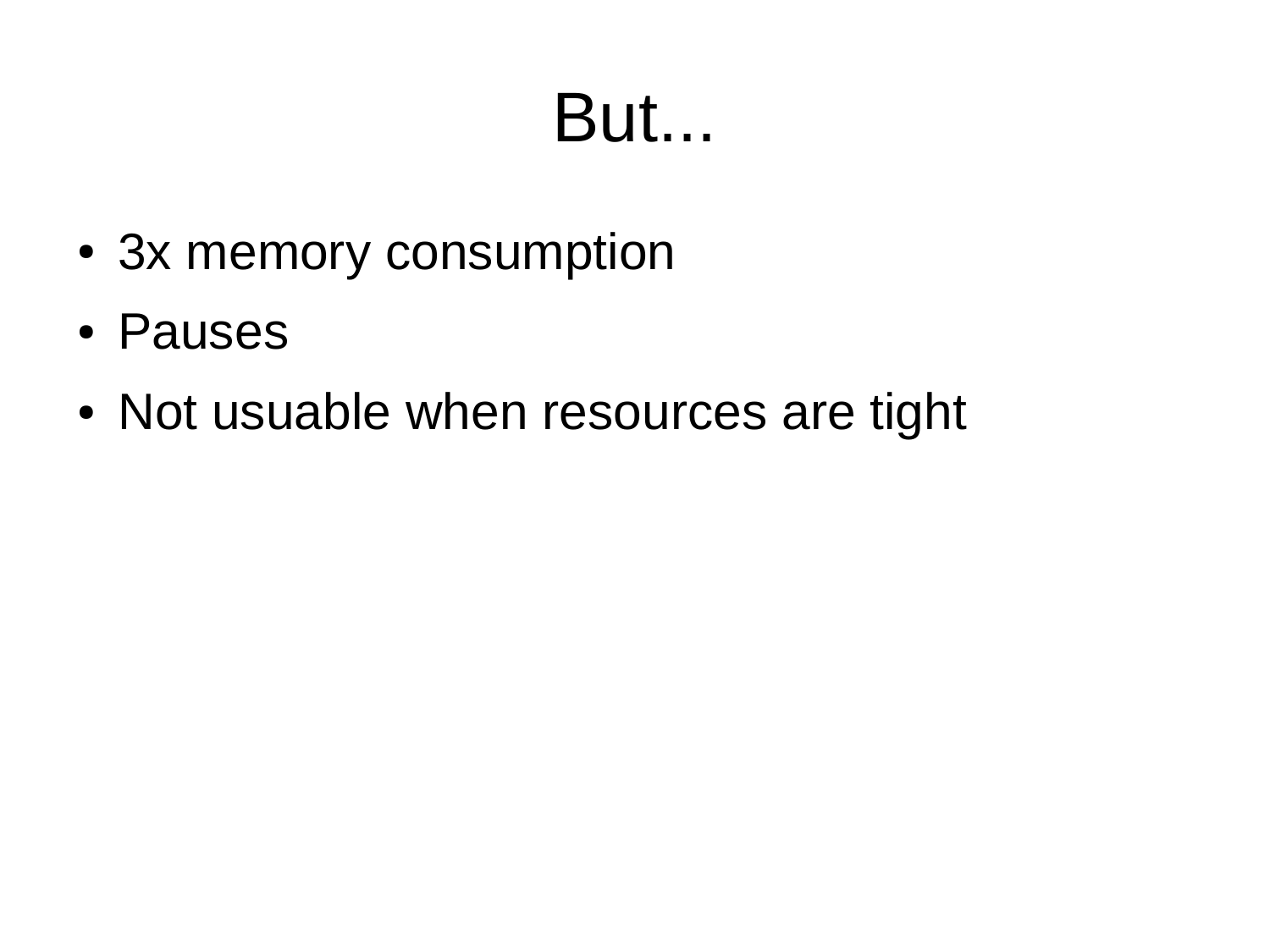# Reference Counting

- Predictable
- Minimal memory use
- Memory safe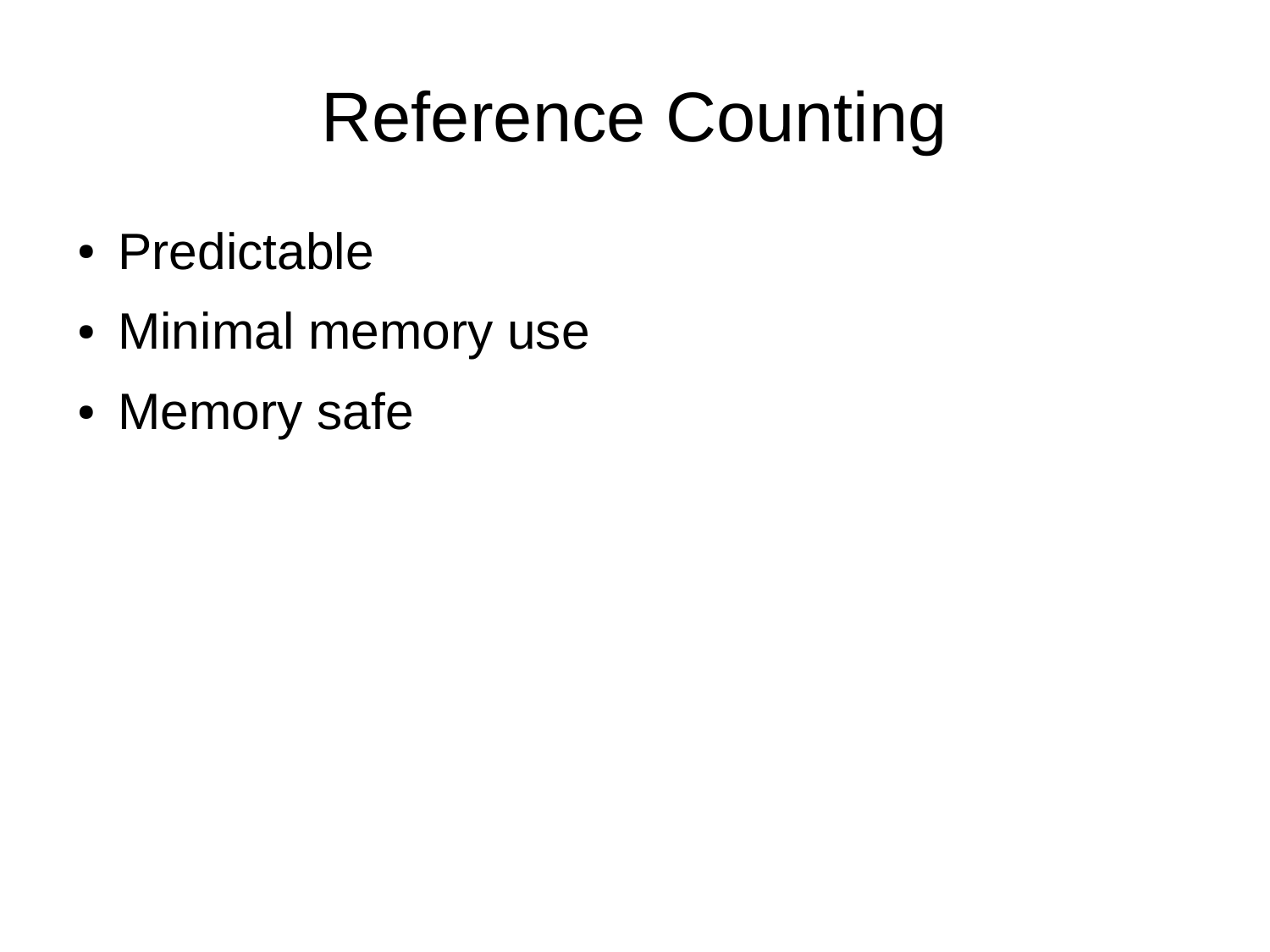# But...

- Slower
- Cycles are problematic
- Memory safety involves compromises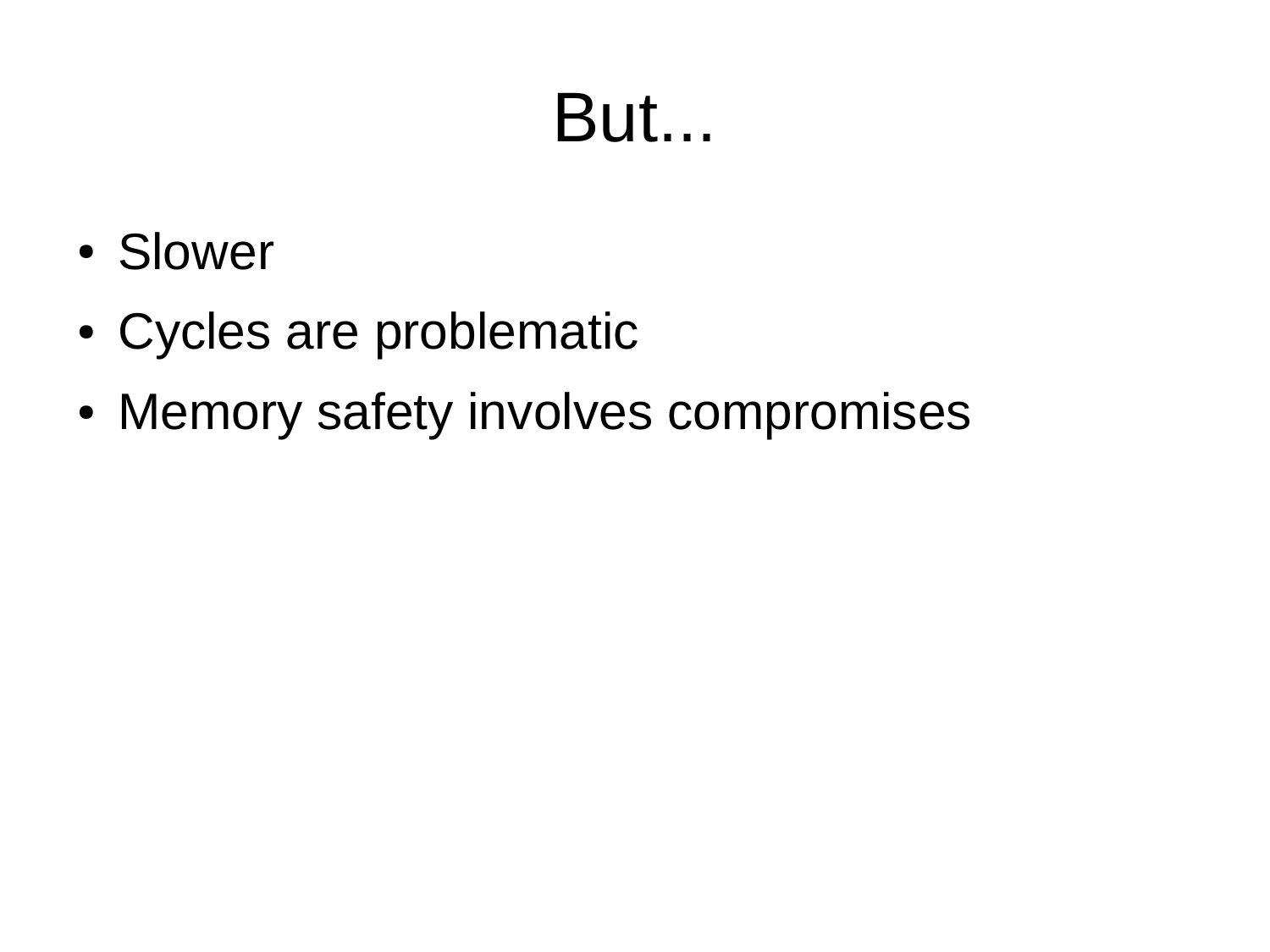# Problem #1

- Do I even have a problem?
- Where and how much memory is being allocated?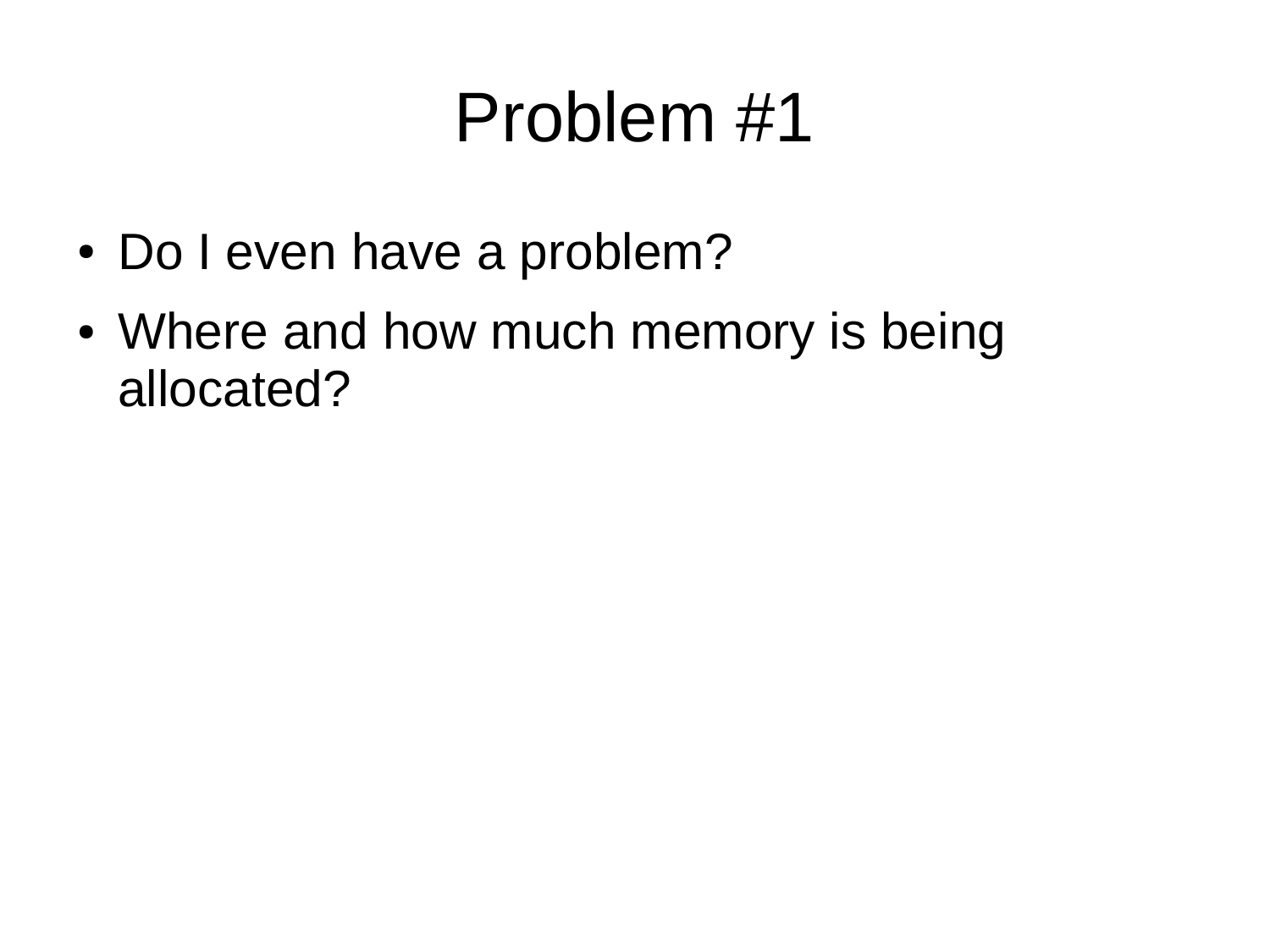### GC Memory Profiler

#### -profile=gc

Using it on Warp...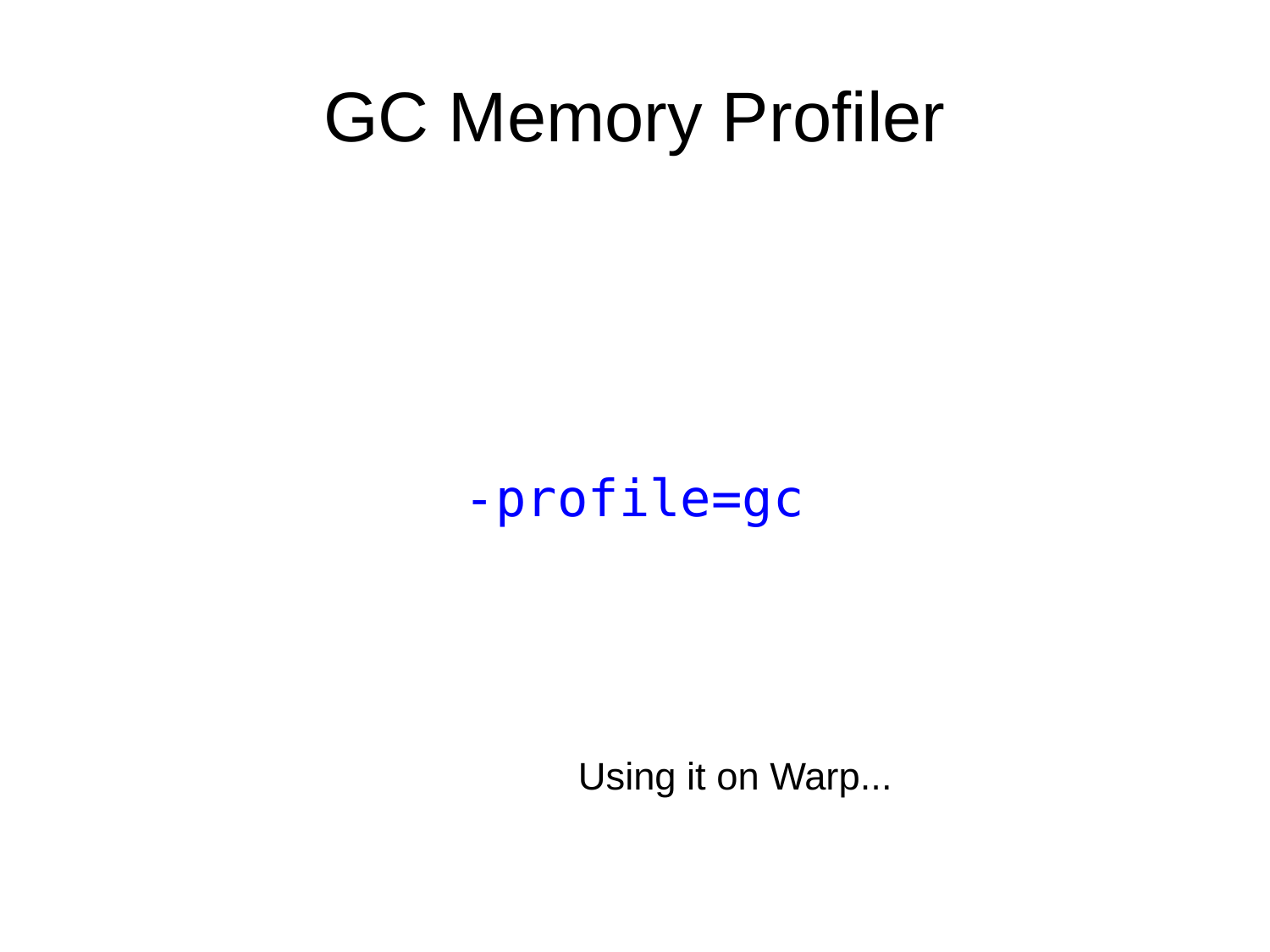bytes allocated, type, function, file:line

1764 id.Id id.Id.pool id.d:107

- 640 context.Source[] context.Context!(LockingTextWriter).Context.push context.d:400
- 336 immutable(ubyte)[][] directive.lexMacroParameters!(Lexer!(Context!(LockingTextWriter)\*)).lexMacroParameters directive.d:61
- 128 std.array.Appender!(string[]).Appender.Data std.array.Appender!(string[]).Appender.this array.d:2617
- 80 char[] std.path.buildNormalizedPath!char.buildNormalizedPath path.d:1244
- 64 closure macros.stringize!(Textbuf!(ubyte, "lex")).stringize macros.d:396
- 40 closure macros.stringize!(Textbuf!(ubyte, "exp")).stringize macros.d:396
- 40 immutable(ubyte)[][] directive.lexMacroParameters!(Lexer!(Context!(LockingTextWriter)\*)).lexMacroParameters directive.d:86
- 32 std.array.Appender!(const(wchar)[]).Appender.Data std.array.Appender!(const(wchar)[]).Appender.this array.d:2617
- 28 std.getopt.Option[] std.getopt.getoptImpl!(string, string[]\*).getoptImpl getopt.d:558
- 28 std.getopt.Option[] std.getopt.getopt|mpl!(string, bool\*).getopt|mpl getopt.d:558
- 28 std.getopt.Option<sup>[]</sup> std.getopt.getoptImpl!(string, string<sup>[]\*</sup>).getoptImpl getopt.d:558
- 28 std.getopt.Option[] std.getopt.getoptImpl!(string, bool\*, string, bool\*).getoptImpl getopt.d:558
- 28 std.getopt.Option[] std.getopt.getoptImpl!(string, string[]\*).getoptImpl getopt.d:558
- 28 std.getopt.Option[] std.getopt.getoptImpl!(string, string\*).getoptImpl getopt.d:558
- 28 std.getopt.Option[] std.getopt.getoptImpl!().getoptImpl getopt.d:617
- 28 std.getopt.Option[] std.getopt.getoptImpl!(string, string[]\*).getoptImpl getopt.d:558
- 16 immutable(char)[][] cmdline.combineSearchPaths cmdline.d:185
- 12 closure cmdline.combineSearchPaths cmdline.d:173
- 8 const(char)[1] std.path.buildNormalizedPath!char.buildNormalizedPath path.d:1200
- 8 immutable(char)[I] cmdline.parseCommandLine cmdline.d:116
- 6 immutable(char)[] cmdline.parseCommandLine cmdline.d:116
- 0 immutable(char)[][] cmdline.combineSearchPaths cmdline.d:187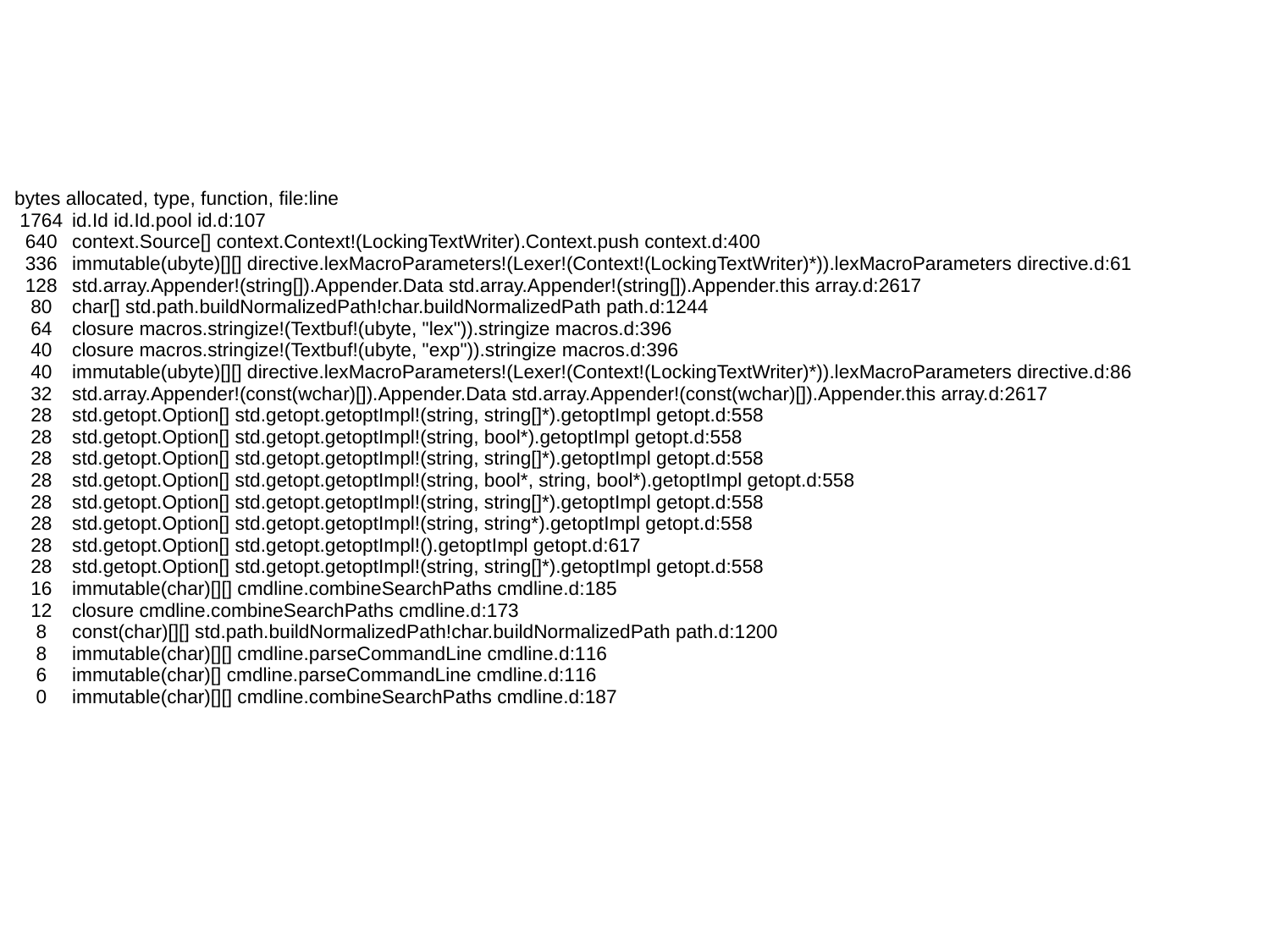#### Problem #2

I'm designing reusable code. Which strategy should I use?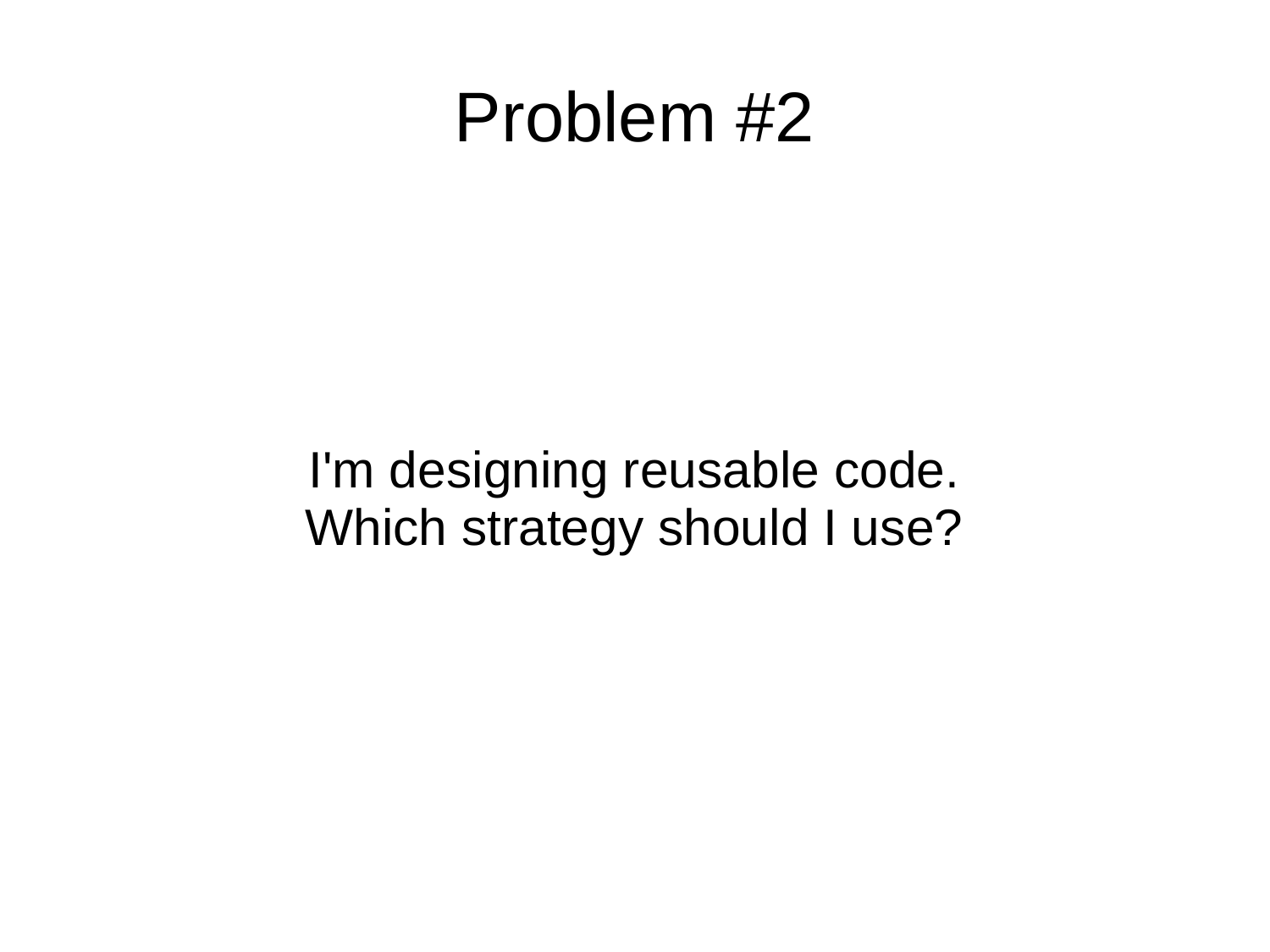#### Watcha Gonna Do?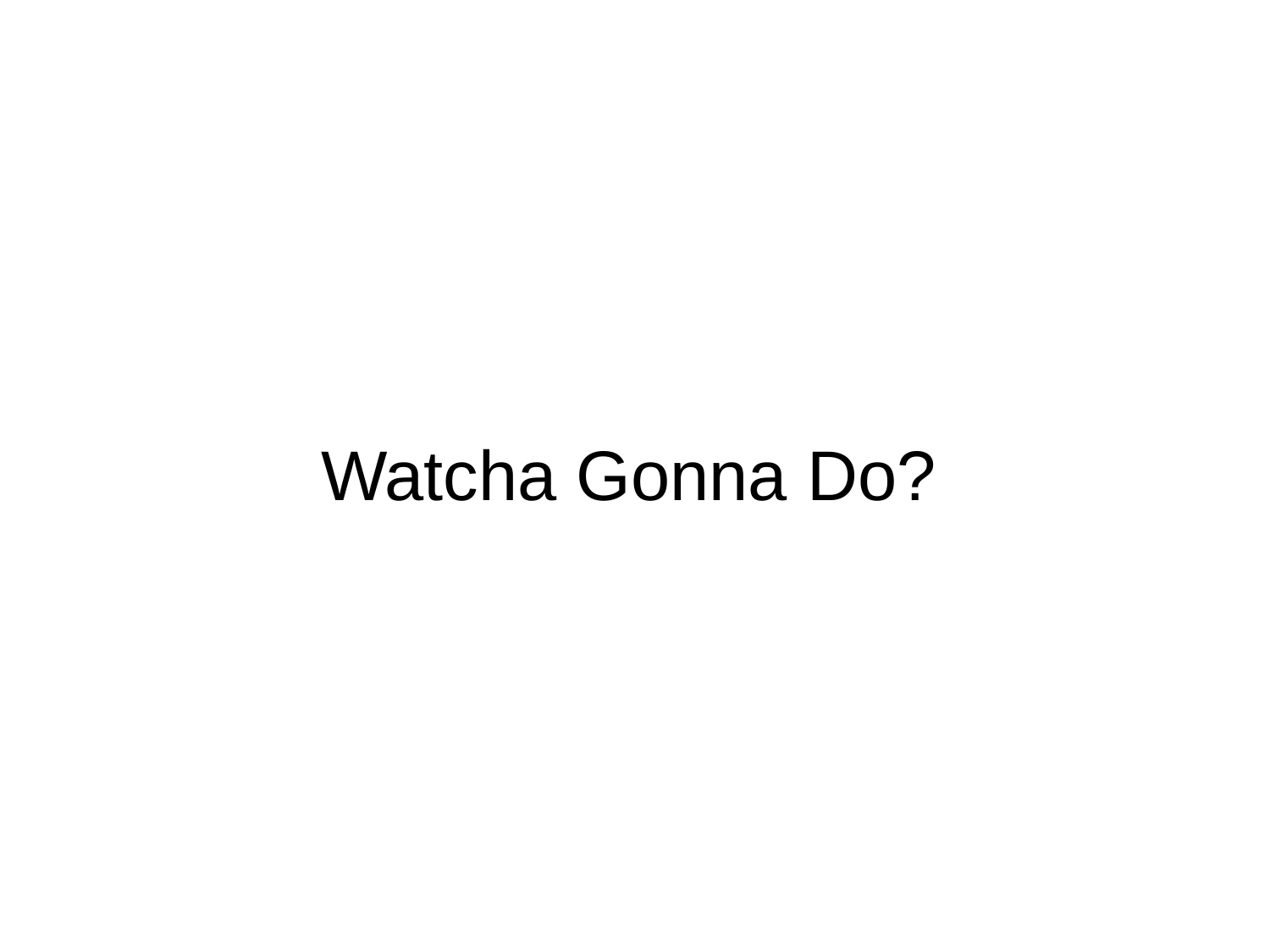#### Don't Allocate Memory!

(absurd, right? Walter's really stepped in it this time!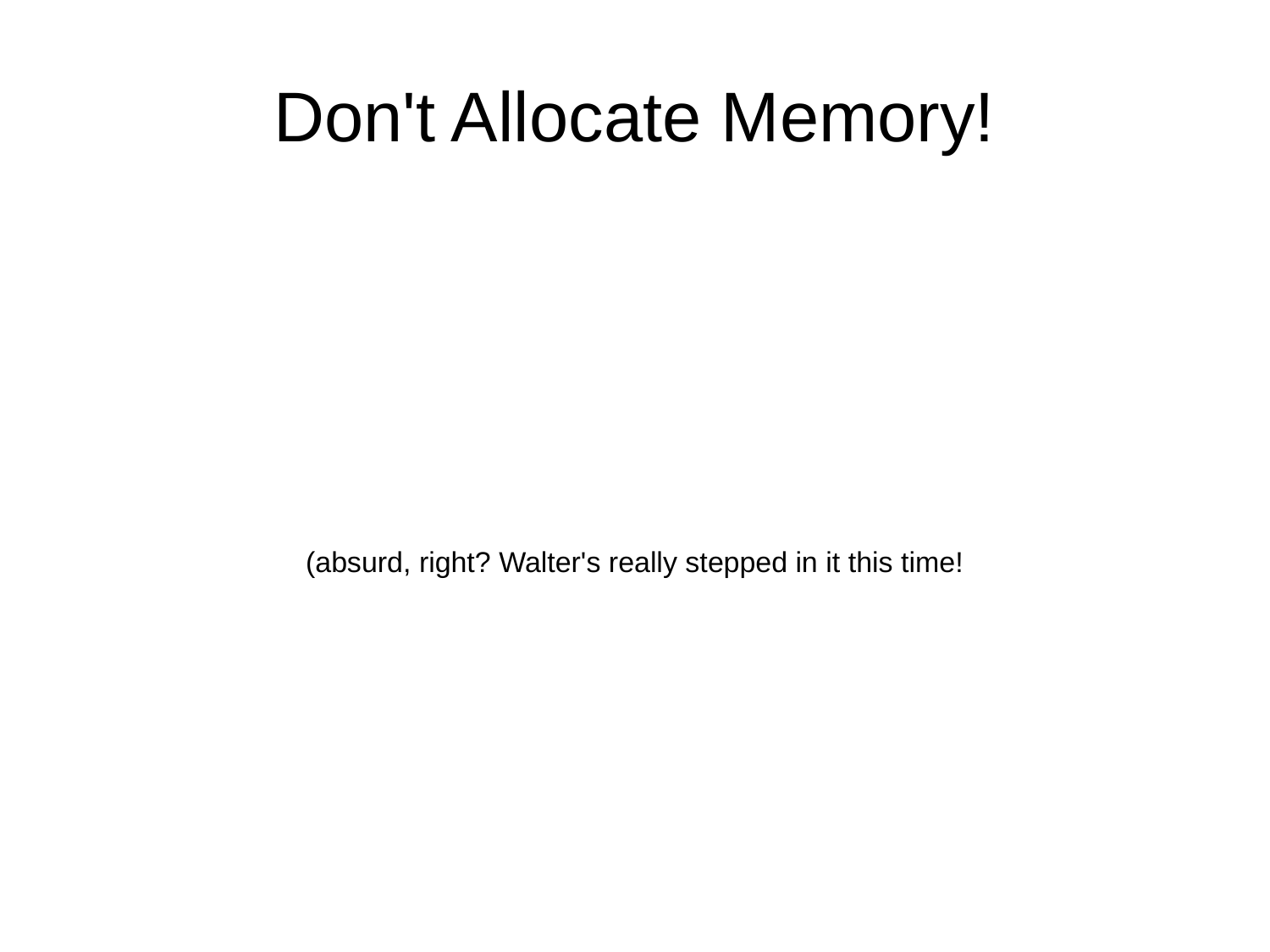### Typical Example

import std.conv; import std.stdio;

writeln(to!string(28));

allocates memory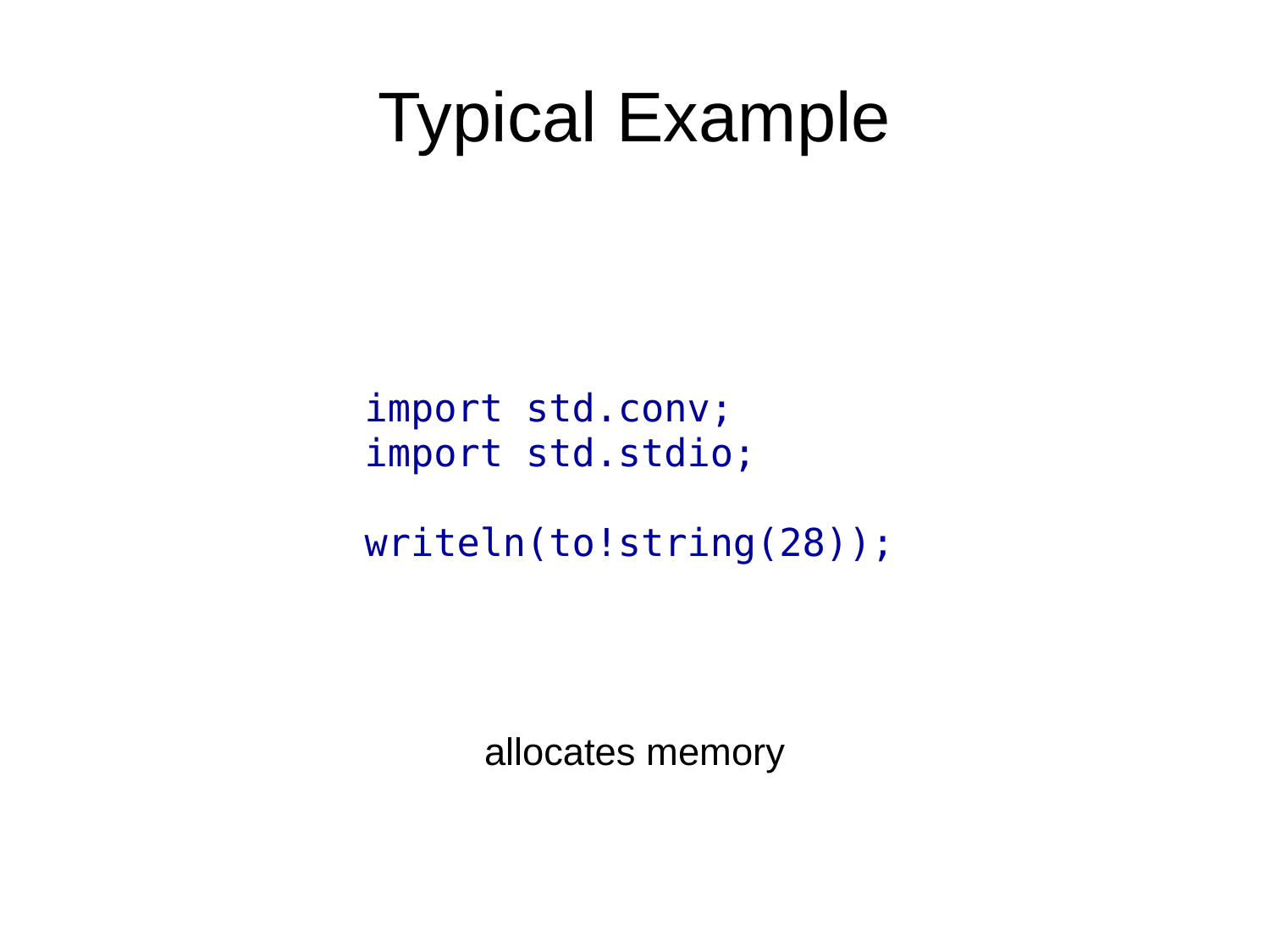# Usual Implementation

```
string toString(uint u) {
   char[uint.sizeof * 3] buf;
  size t idx = buf.length;
   do {
    buf[-idx] = (u % 10) + '0';
    u /= 10;
   } while (u);
   return buf[idx .. $].idup;
}
import std.stdio;
void main() {
     writeln(toString(28));
}
```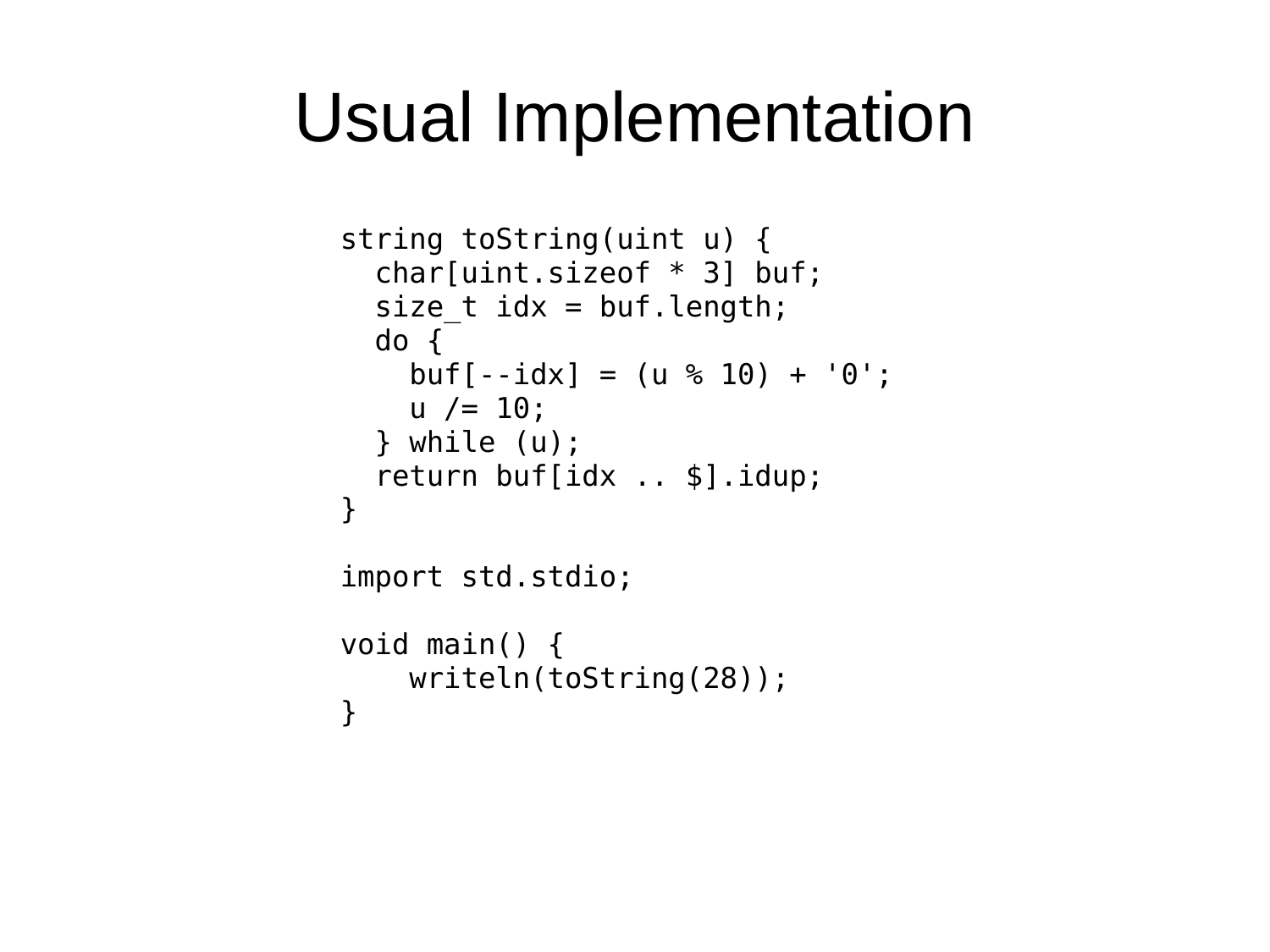## DisAllocation

```
auto toString(uint u) {
   static struct Result {
     this(uint u) {
      idx = but.length; do {
        buf[-idx] = (u % 10) + '0';
        u /= 10;
       } while (u);
     }
     @property bool empty() { return idx == buf.length; }
     @property char front() { return buf[idx]; }
     void popFront() { ++idx; }
     char[uint.sizeof * 3] buf;
    size t idx;
   }
   return Result(u);
}
import std.stdio;
void main() { writeln(toString(28)); }
```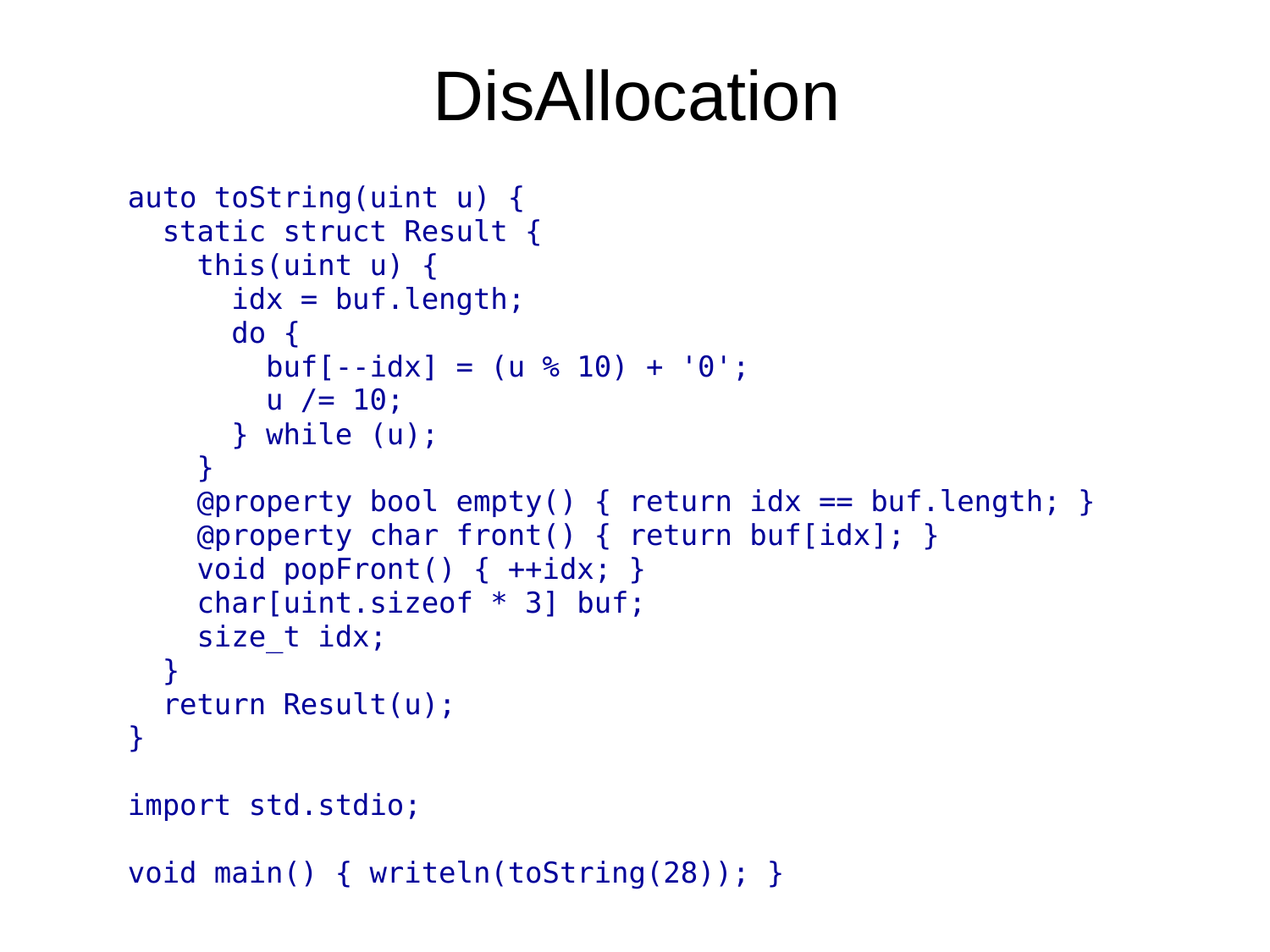## Committing To Memory

import std.array;

string  $s = toString(18) .array;$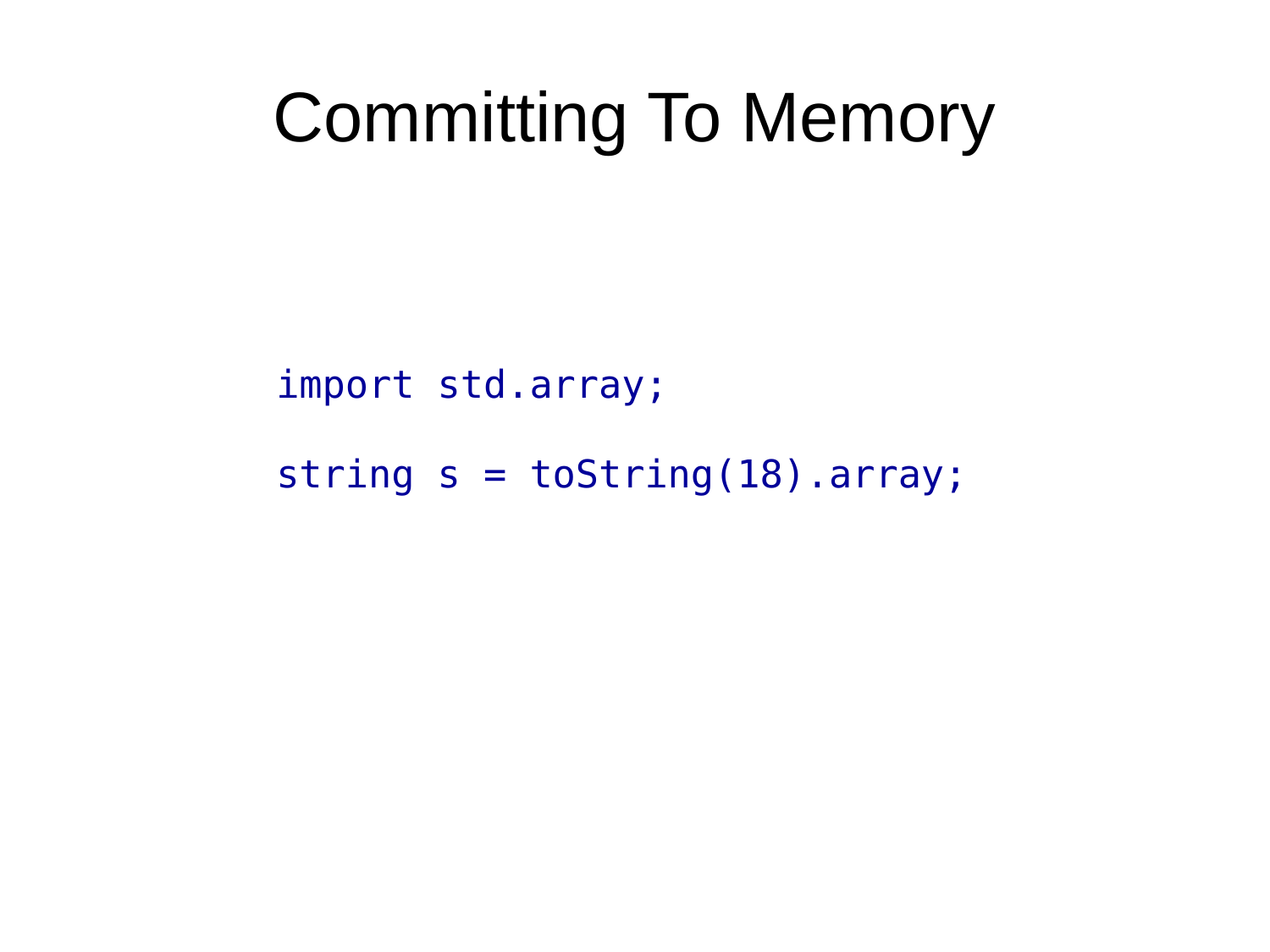# No Allocation!

- Lazy
- State is on the stack
	- (hot in the cache)

Note that the allocation decision was at the higher level.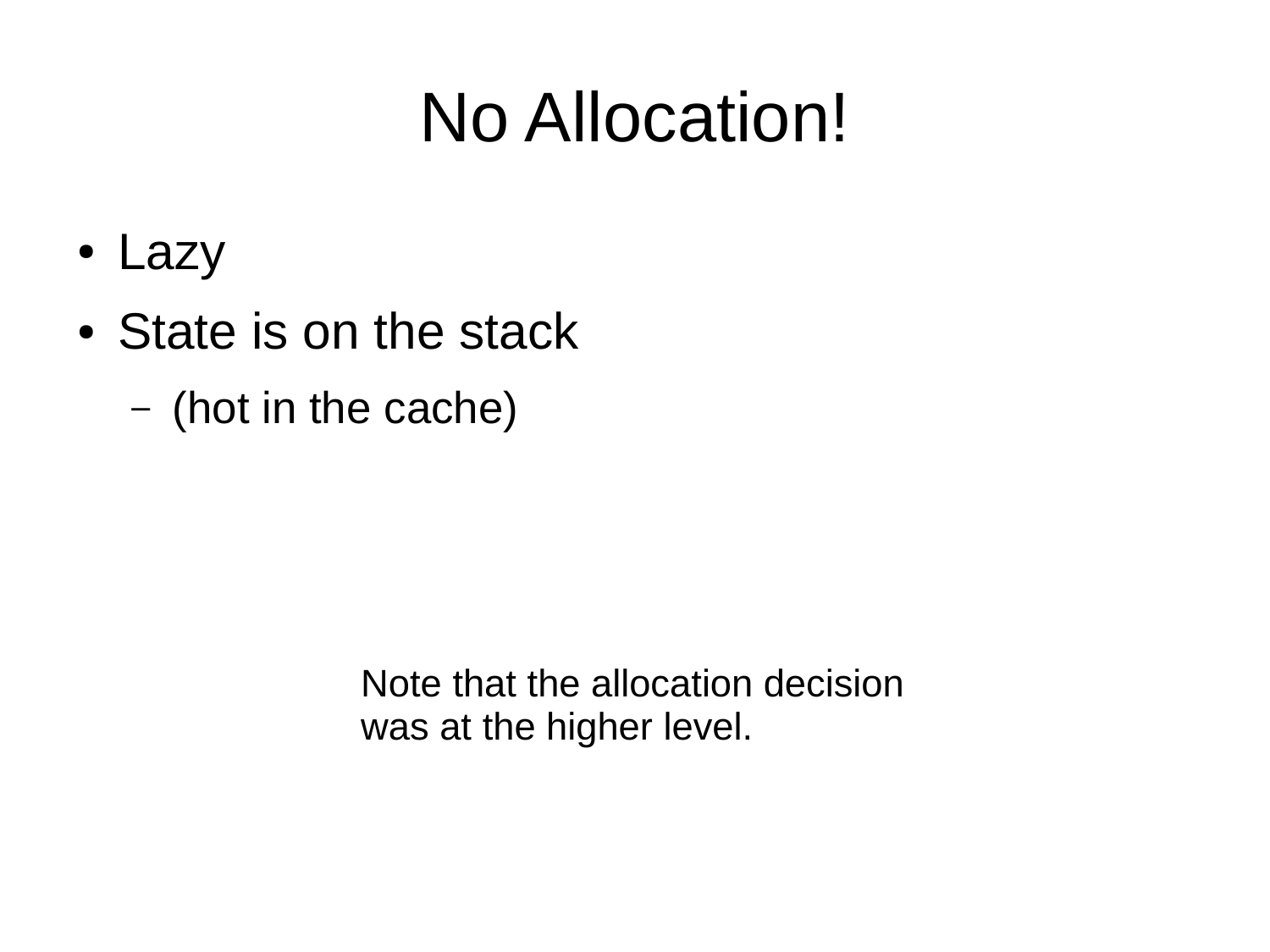#### Concatenating Strings

auto  $s = [1, 2, 3]$  ~  $[8, 7, 6]$ ;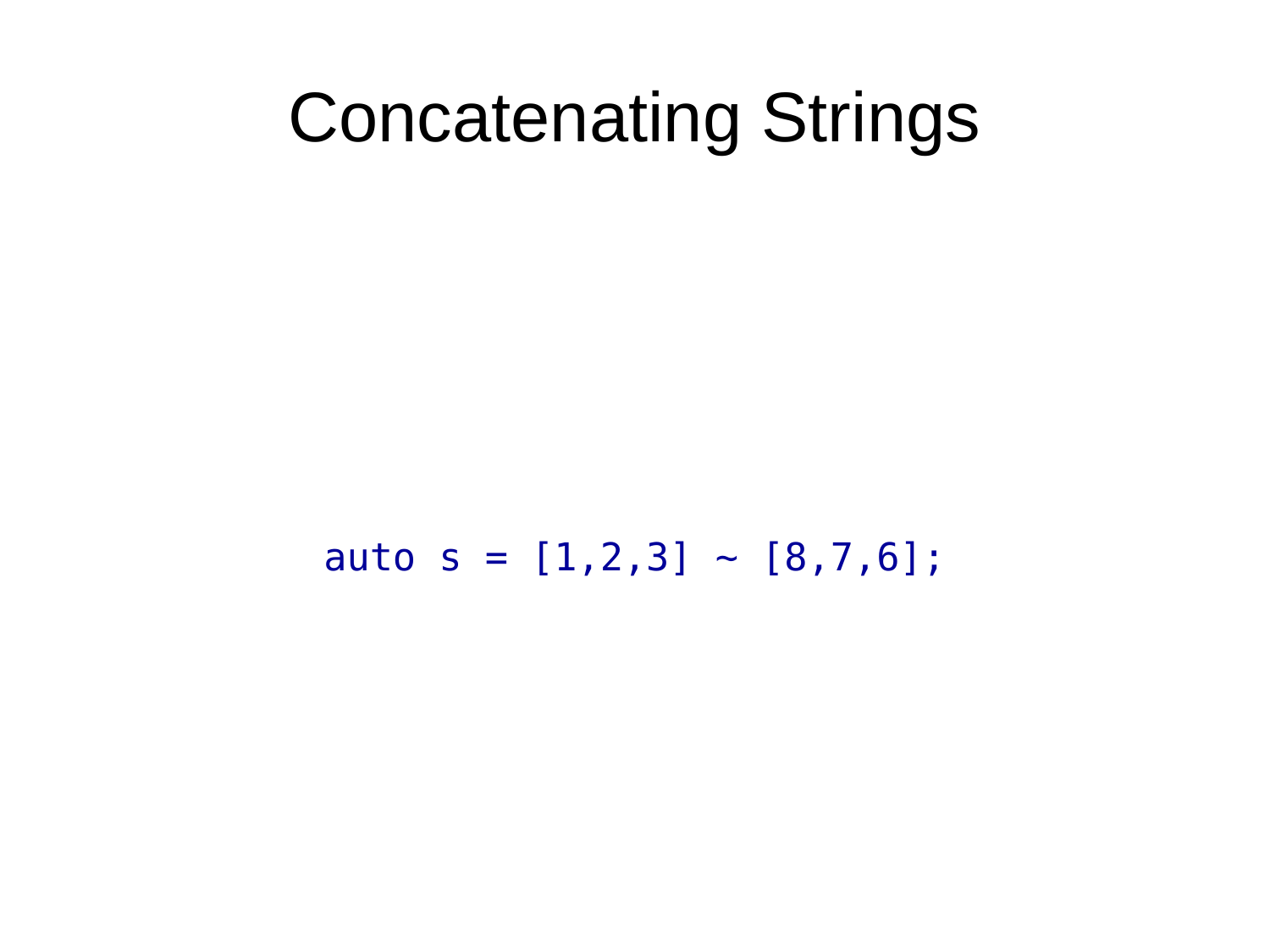```
import std.range;
auto chain(R1, R2)(R1 r1, R2 r2)
     if (isInputRange!R1 && isInputRange!R2 &&
         is(ElementEncodingType!R1 == ElementEncodingType!R2))
{
     static struct Result {
         this(R1 r1, R2 r2) {
            this.r1 = r1;
            this.r2 = r2;
 }
         @property bool empty() {
             return r1.empty && r2.empty;
 }
         @property auto front() {
             return r1.empty ? r2.front : r1.front;
 }
         void popFront() {
             r1.empty ? r2.popFront() : r1.popFront();
 }
       private:
         R1 r1;
         R2 r2;
     }
     return Result(r1, r2);
}
```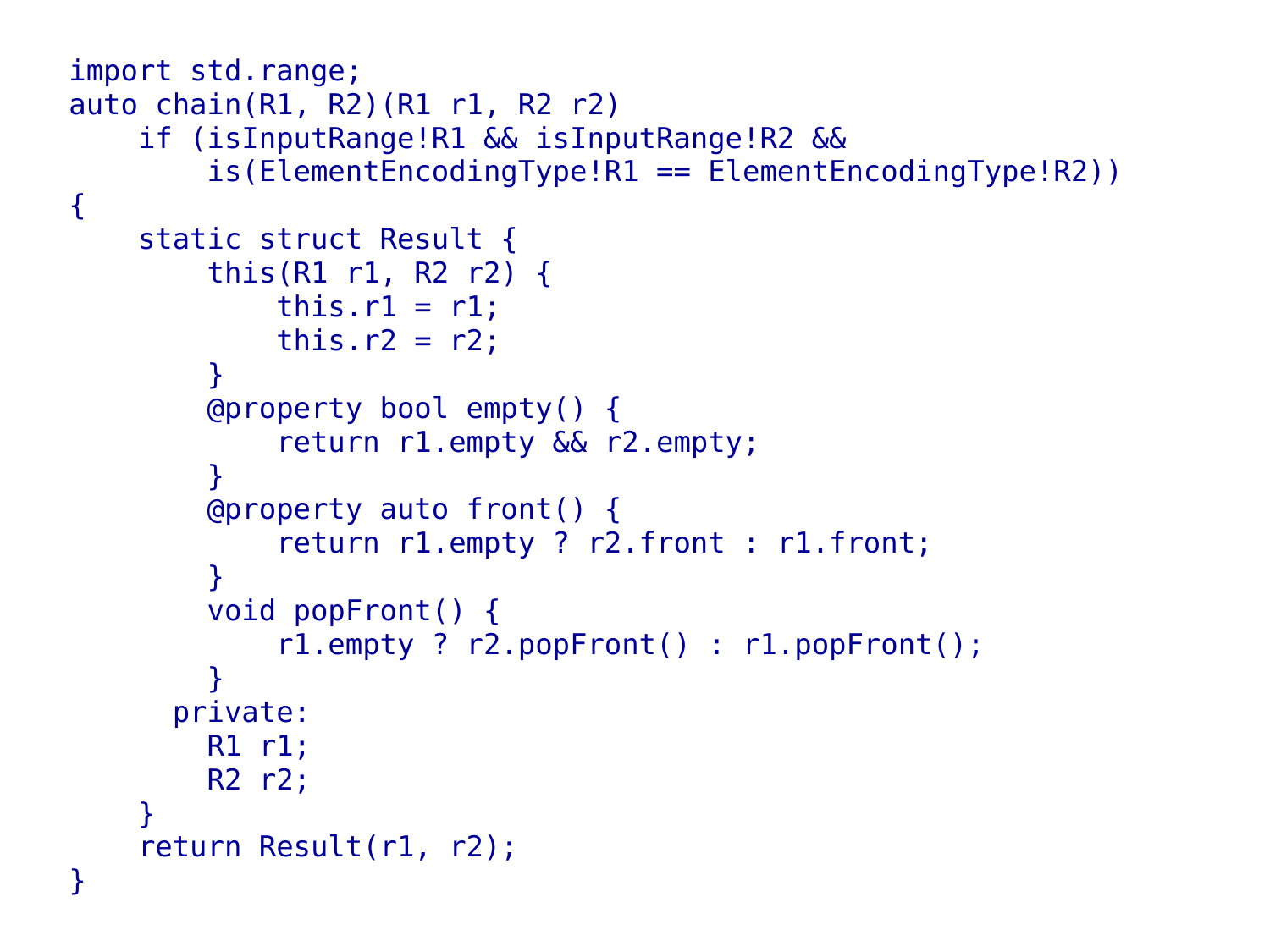```
import std.stdio;
void main() {
     writeln(chain([1,2,3], [8,7,6]));
}
```
writes:

[1,2,3,8,7,6]

Note that writeln also accepts ranges as input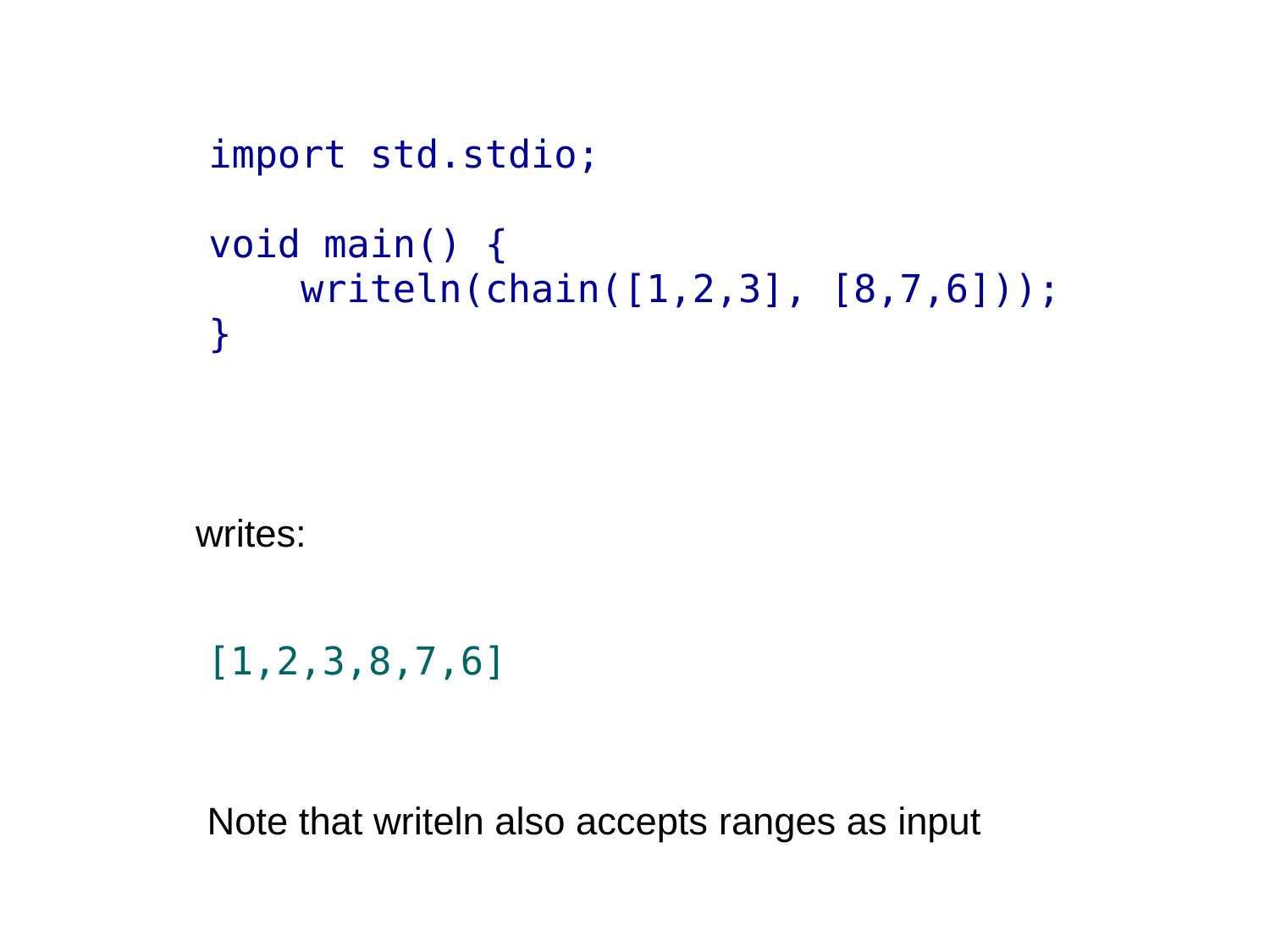Memory allocation ceases to be a decision made by low level algorithms, and instead is pushed up to the higher semantic level.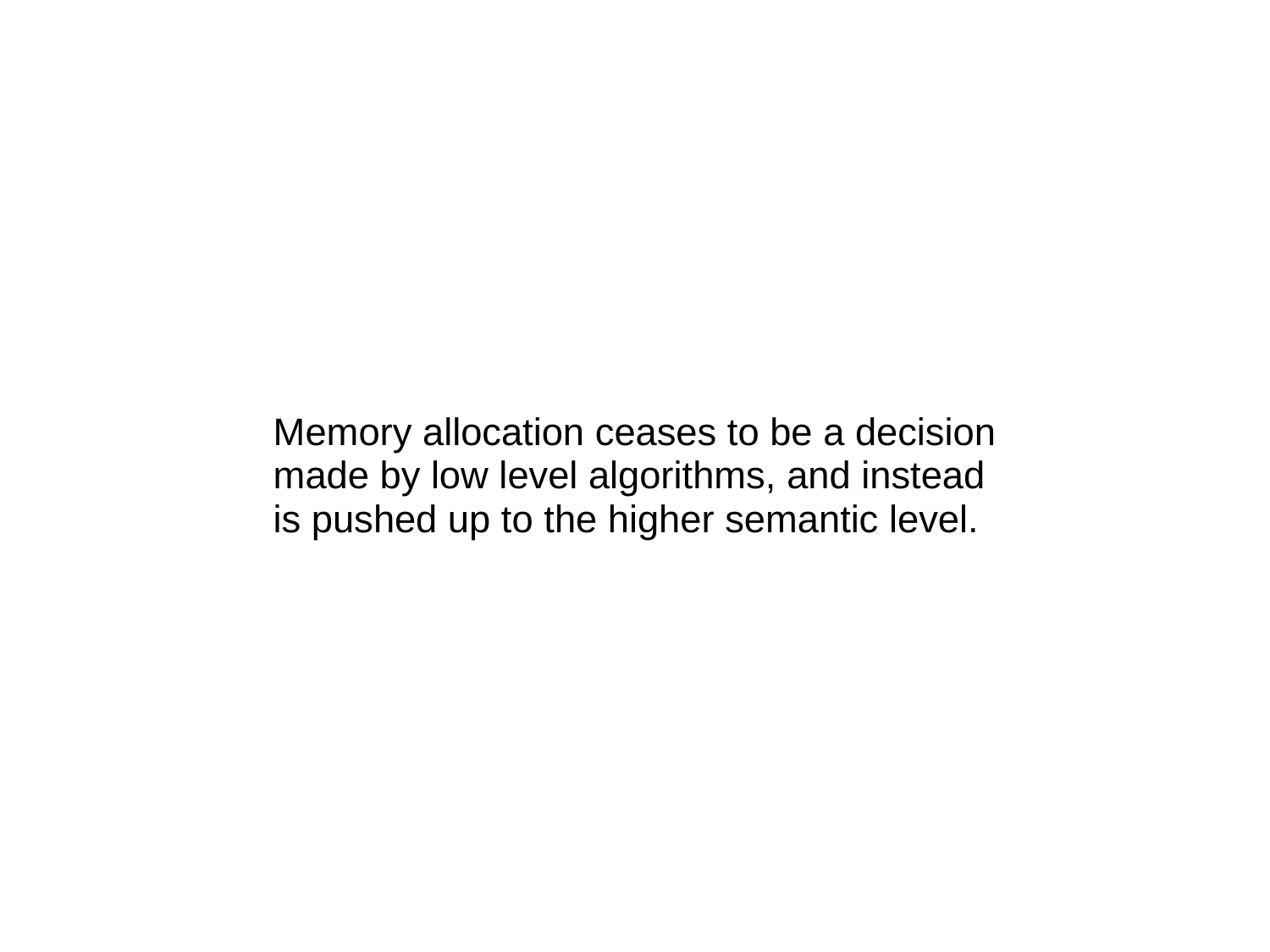# Range Checklist

- lazy
- trivial construction
- no memory allocation
- present widest possible interface
- pure nothrow @safe @nogc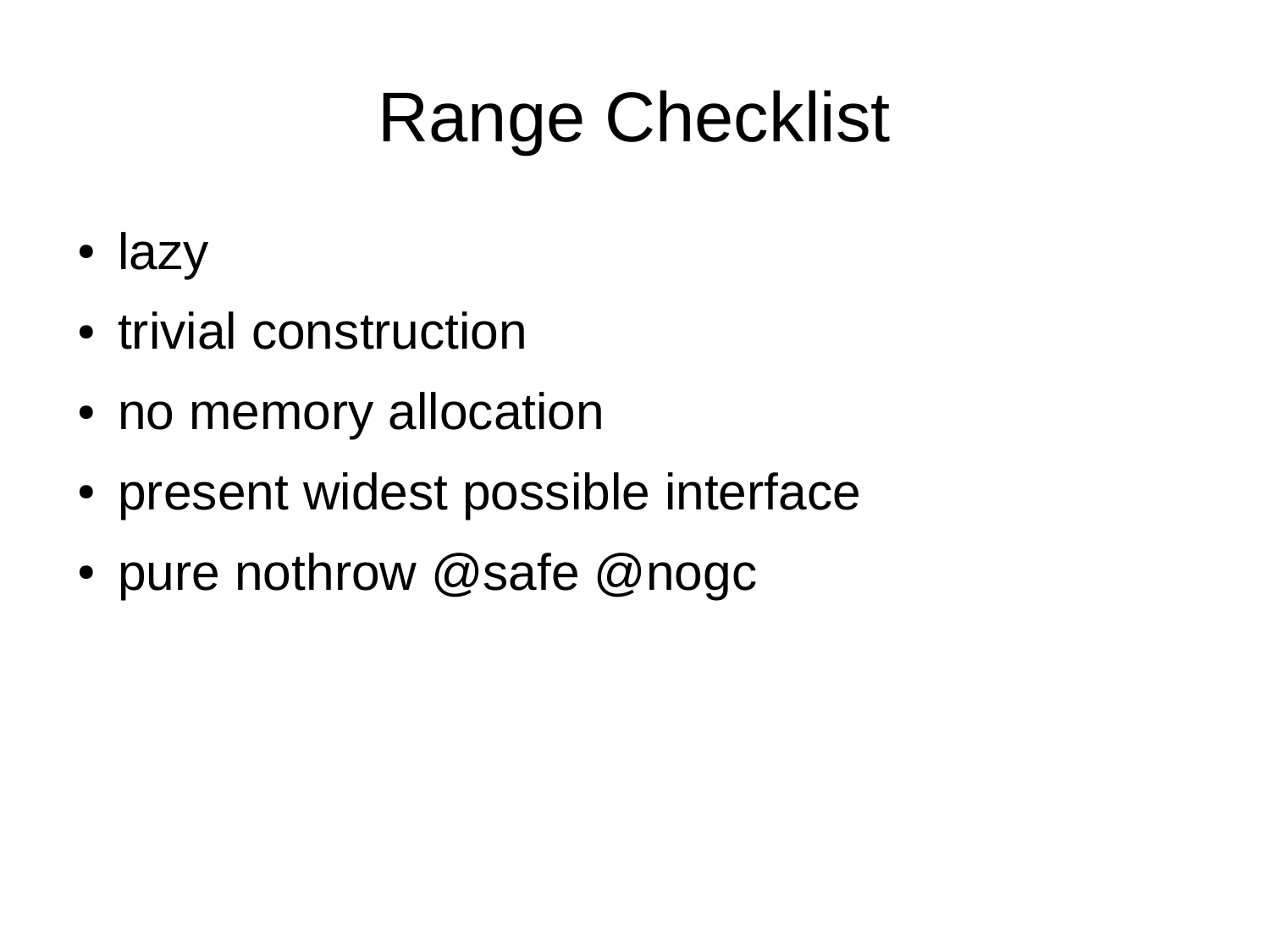### pure nothrow @safe @nogc

```
pure nothrow @safe @nogc unittest 
\{immutable int[3] a = [1,2,3];
    immutable int[3] b = [4,5,6];
    auto c = chain(a[], b[]); int i; 
     foreach (e; c)
        assert(e == ++i);}
```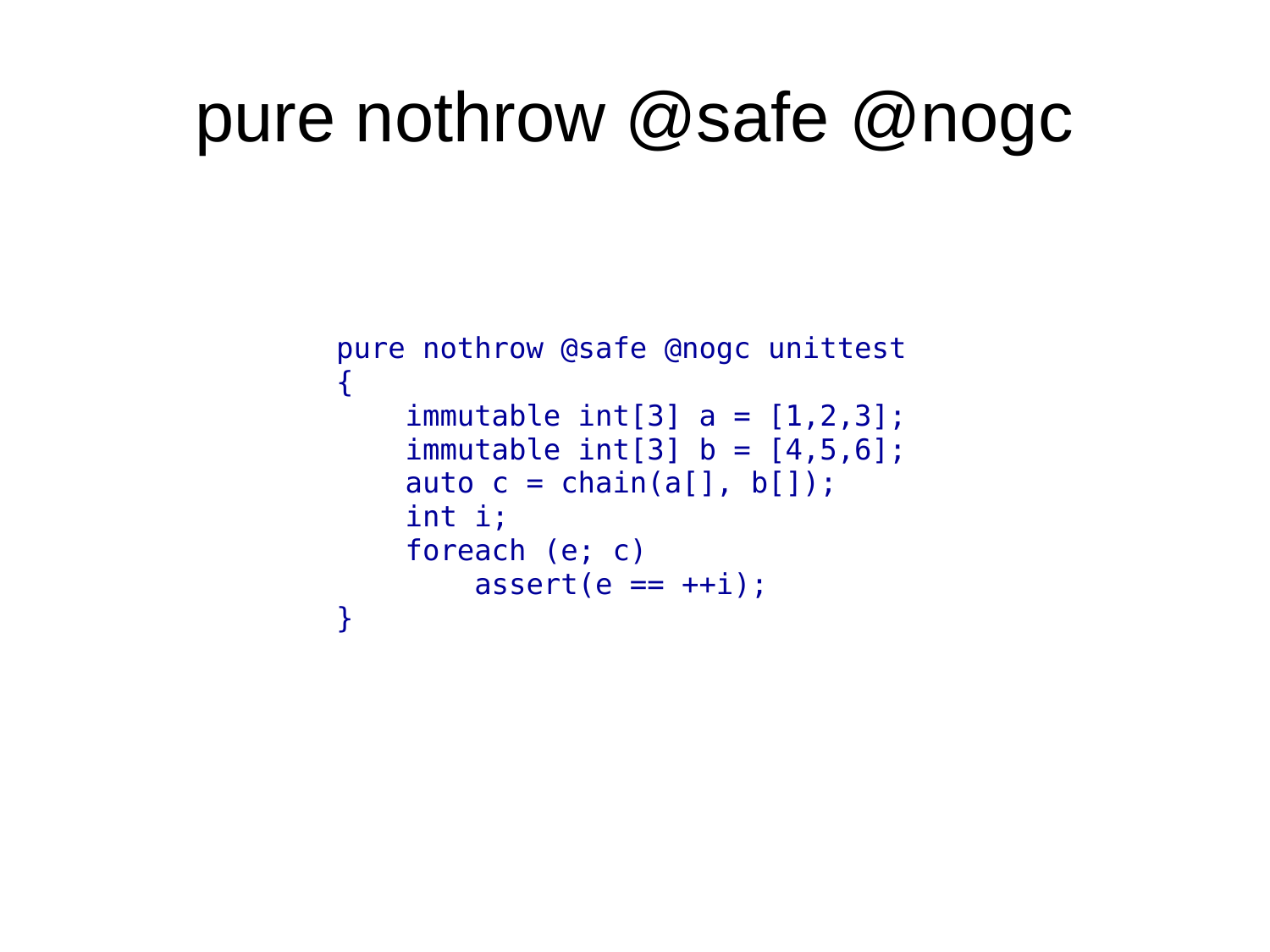## **Realistically**

Ranges are harder to write than loop oriented code. But they are much easier to use and reuse.

=> good investement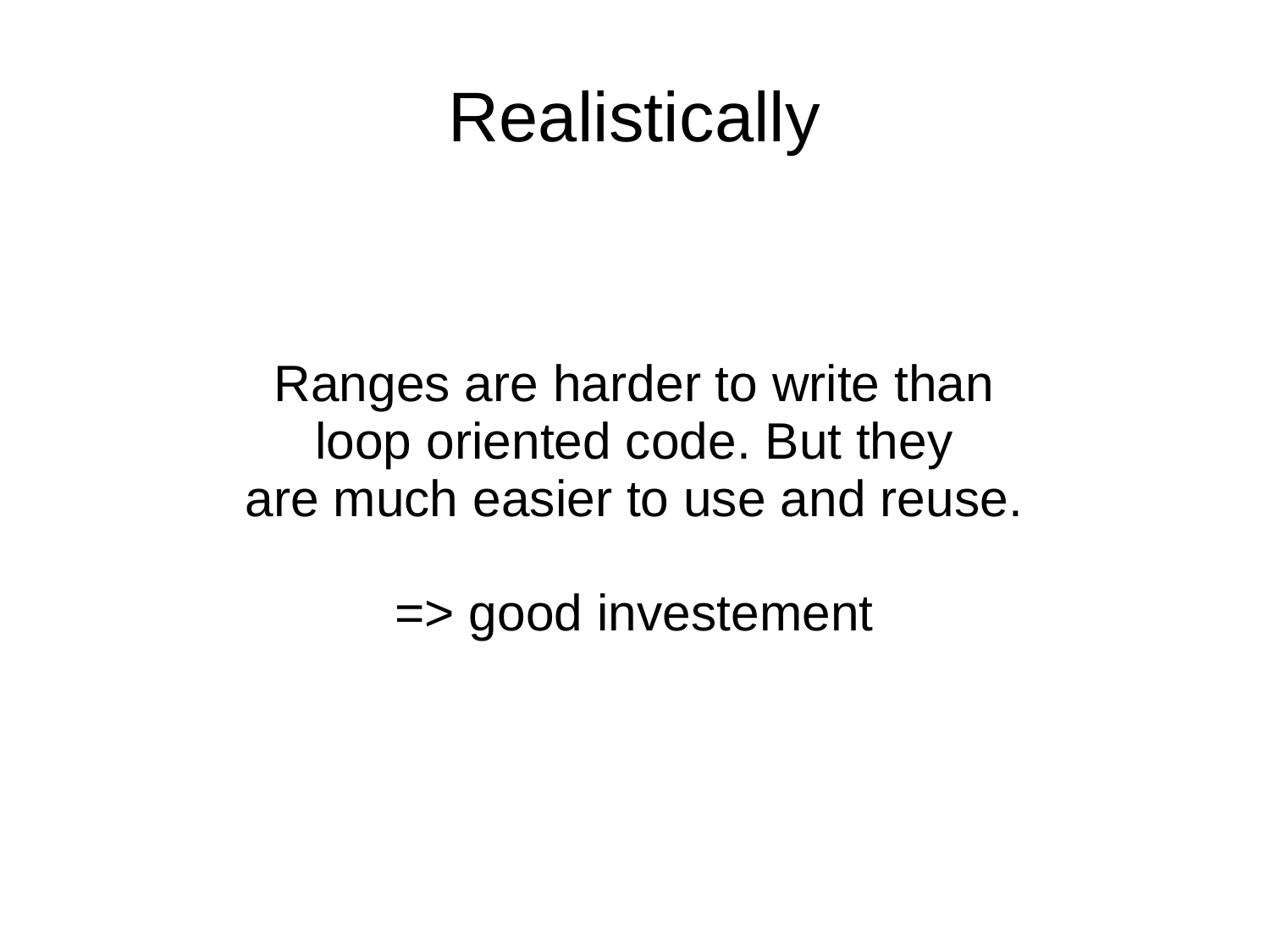# Vision

- This is the future of D
- This is where programming is going
- D can lead or follow
- We have an opportunity to lead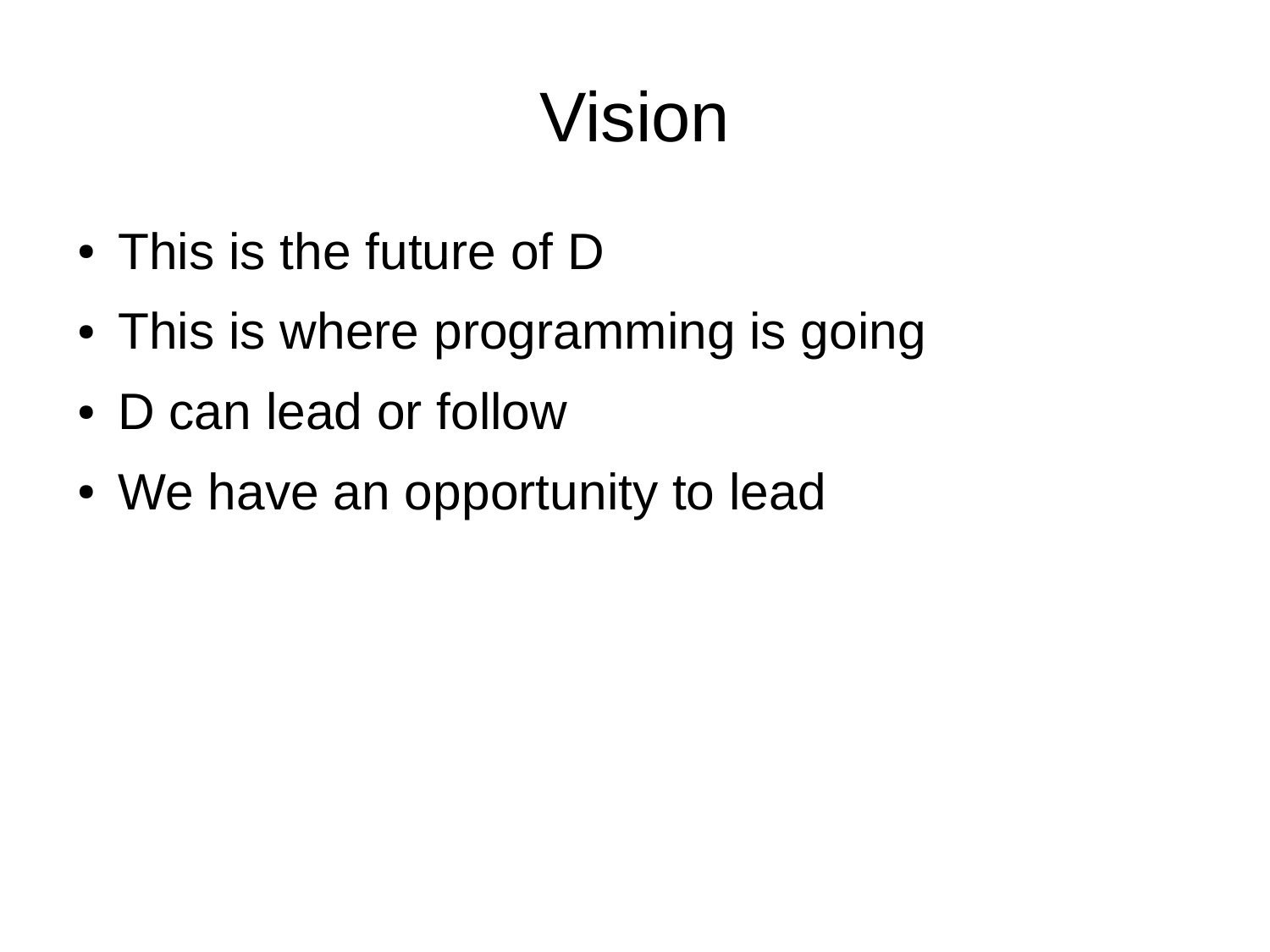#### Call to Action

Scrutinize all APIs that accept or return arrays. Can they be generalized to be ranges instead?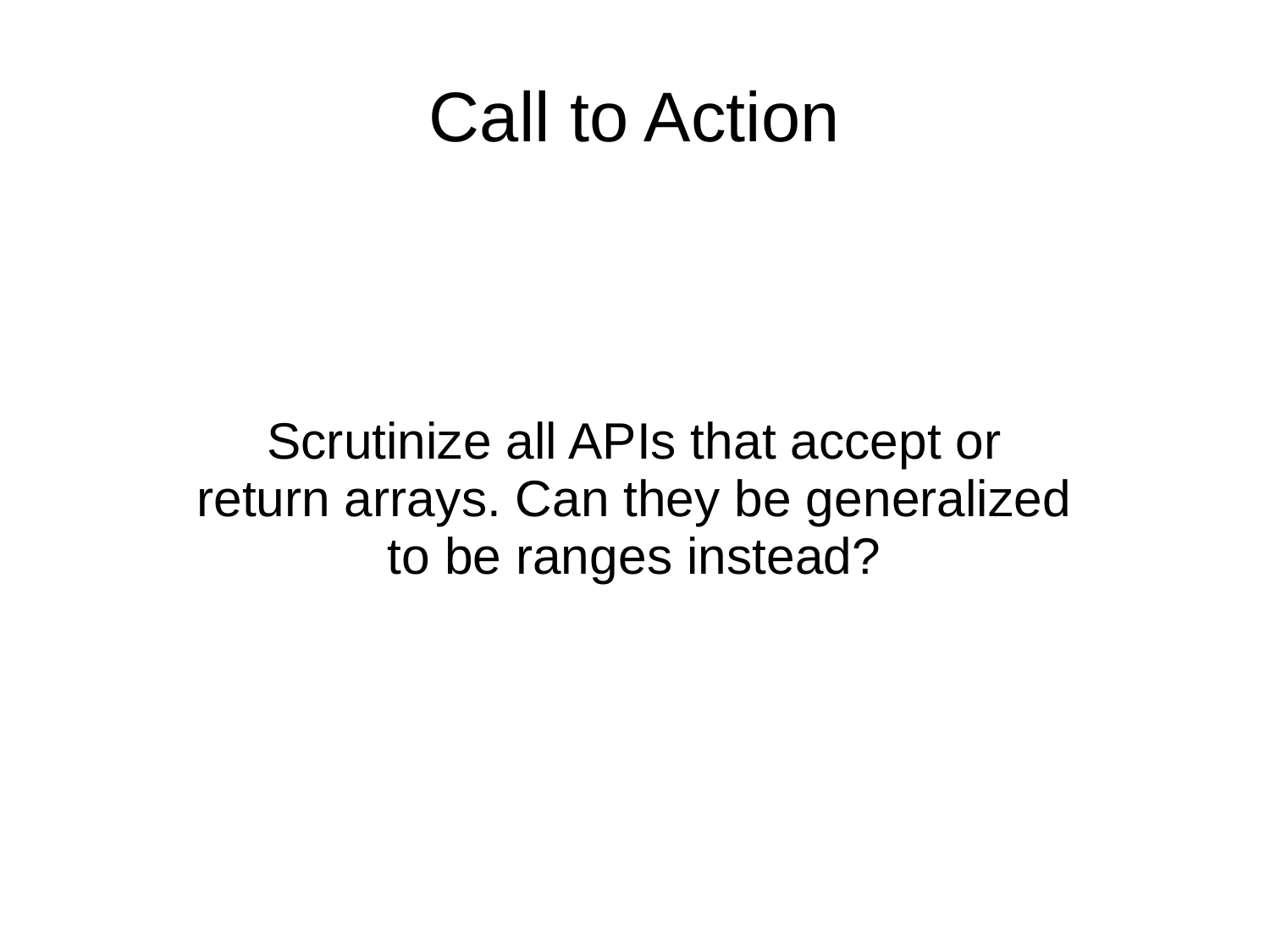# 'Range-ified' Phobos Functions

- std.path.baseName()
- std.path.stripDrive()
- std.string.indexOf()
- std.string.lineSplitter()
- std.string.soundexer()
- ... etc ...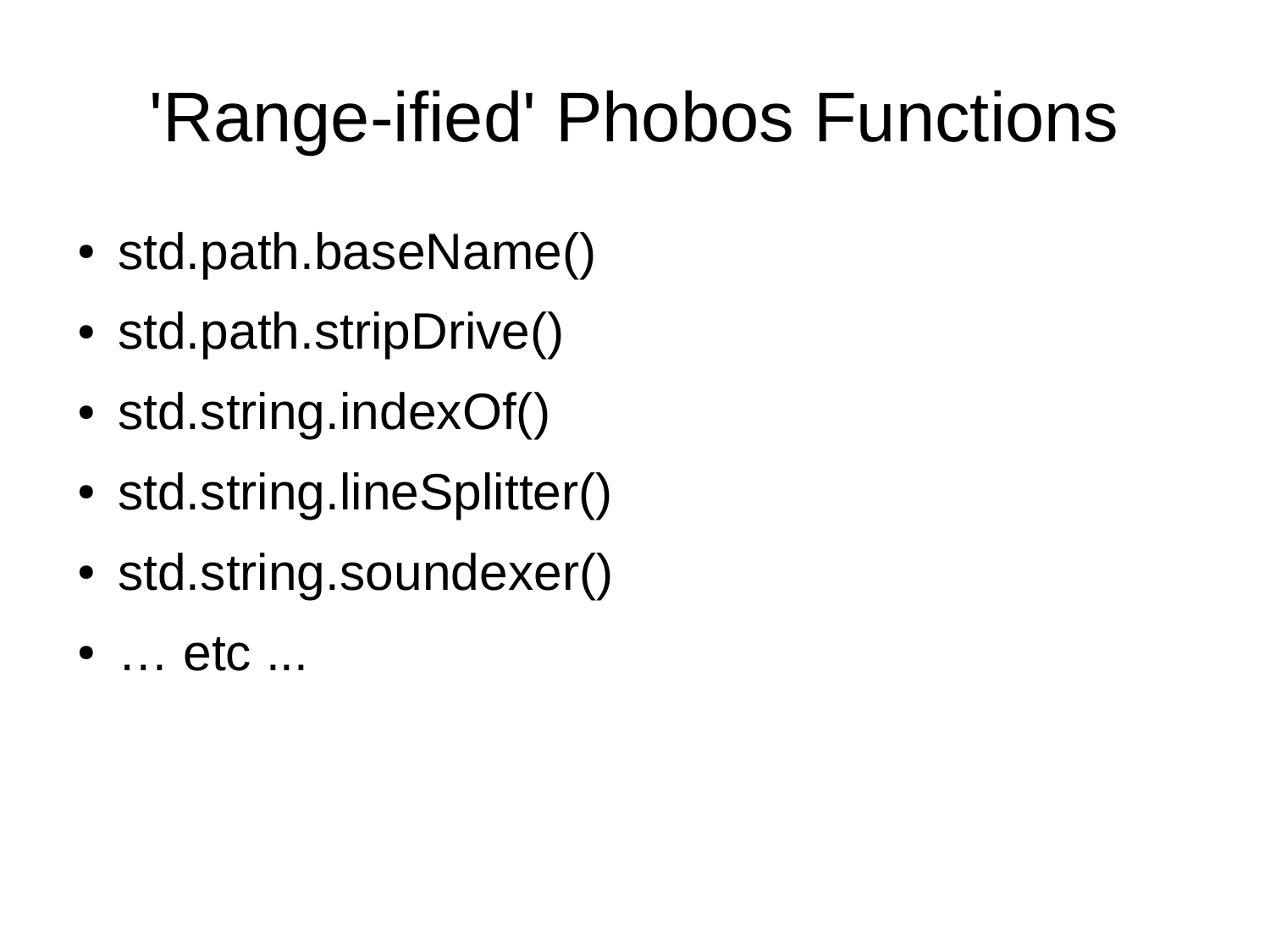### But Wait, There's More!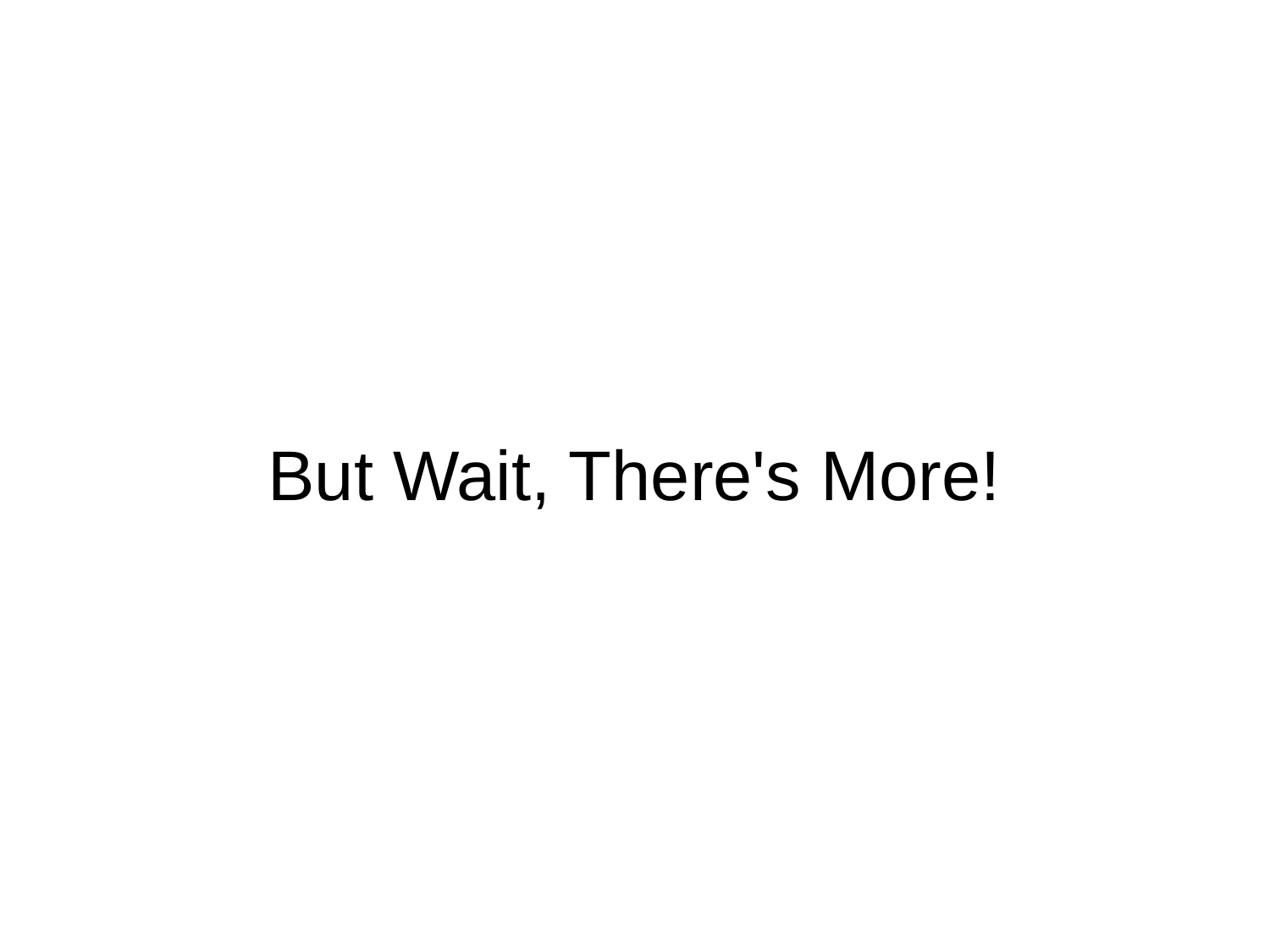All the previous slides were about ranges that can be used today.

D ranges are based on the concept of arrays.

The core D language has special syntax for arrays...

… maybe that can be extended to ranges?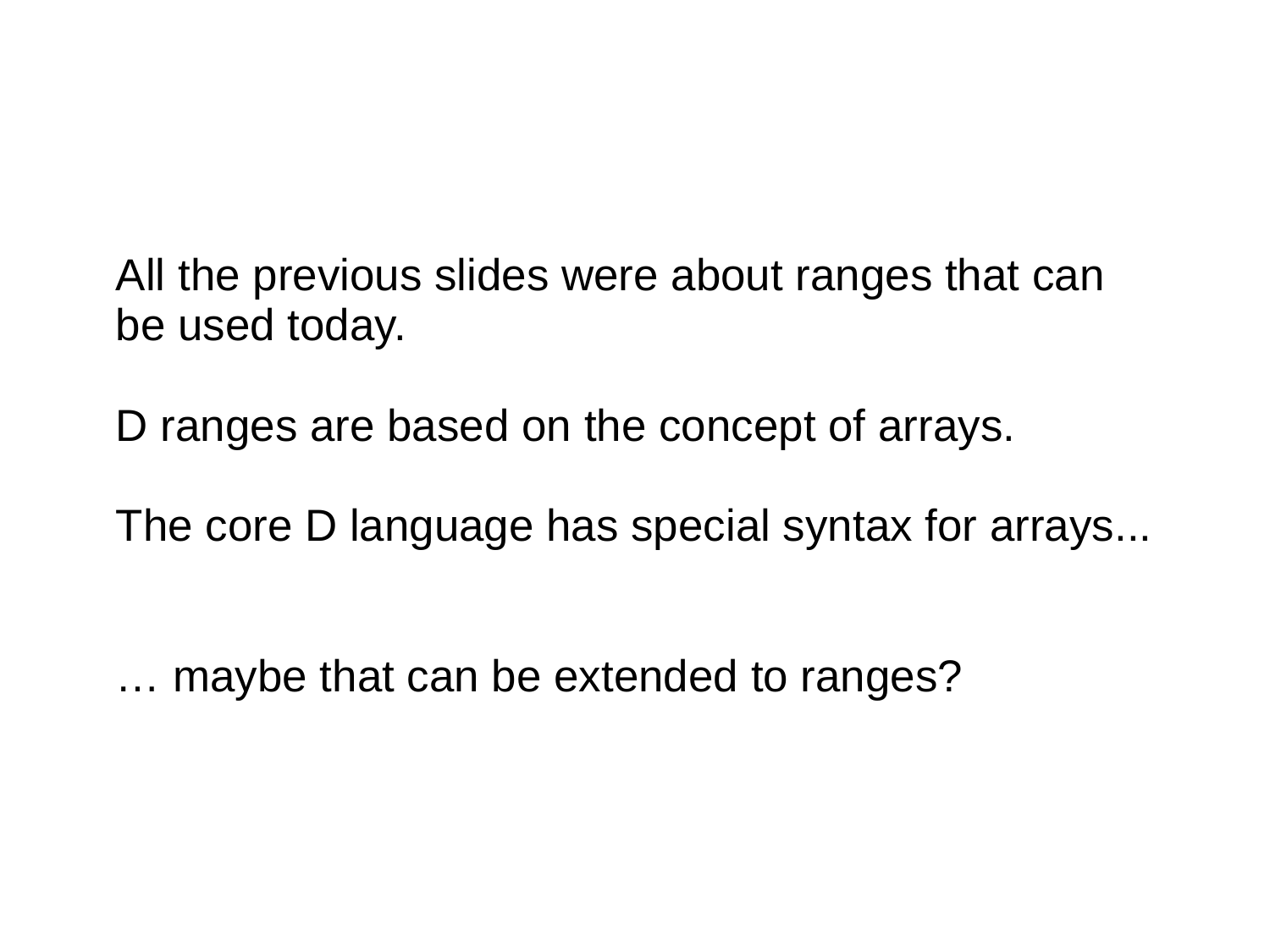# Existing Support

#### foreach (element; range) { … element … }

very successful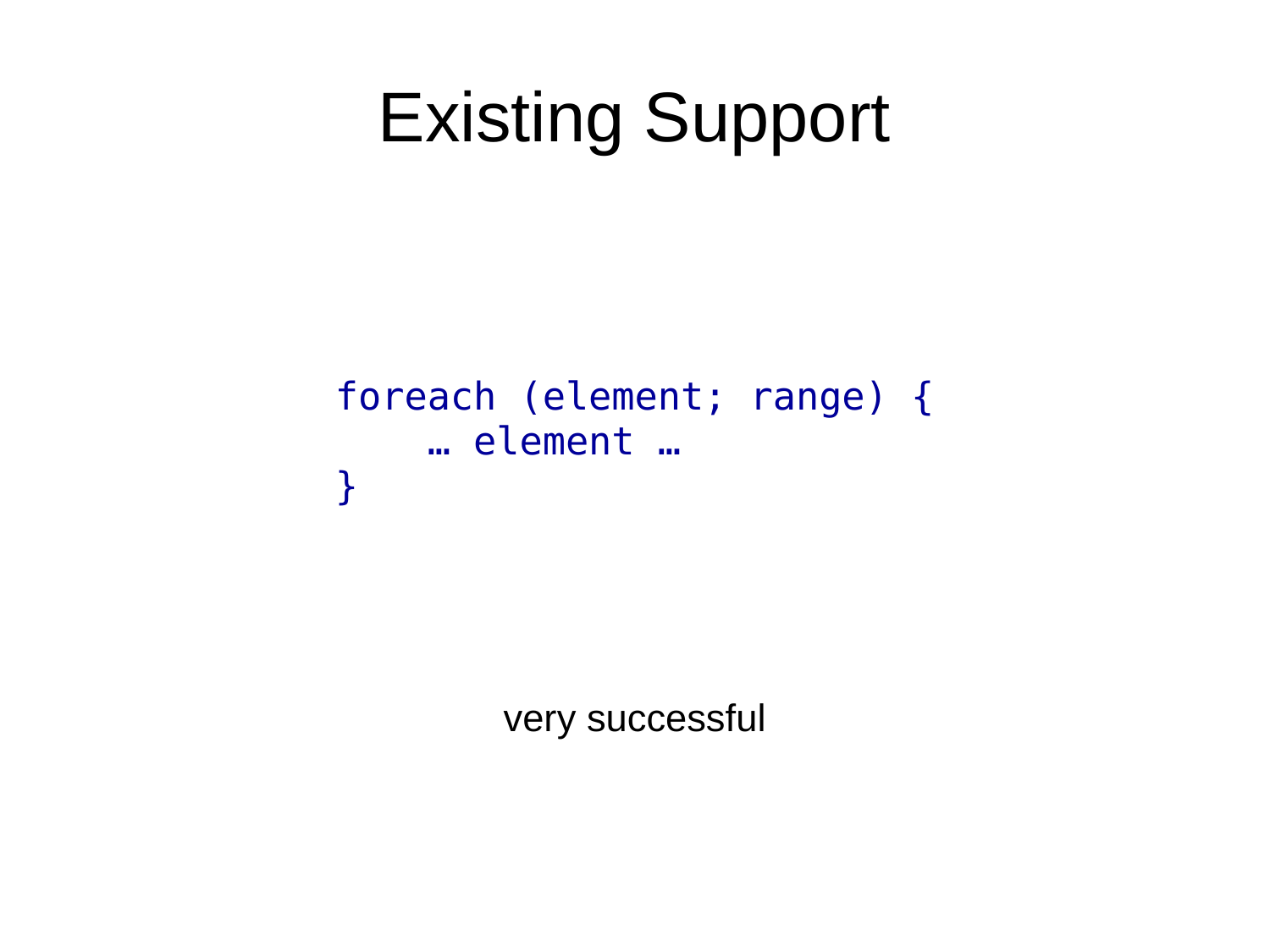#### Array Initialization

 $T[10]$  array = range;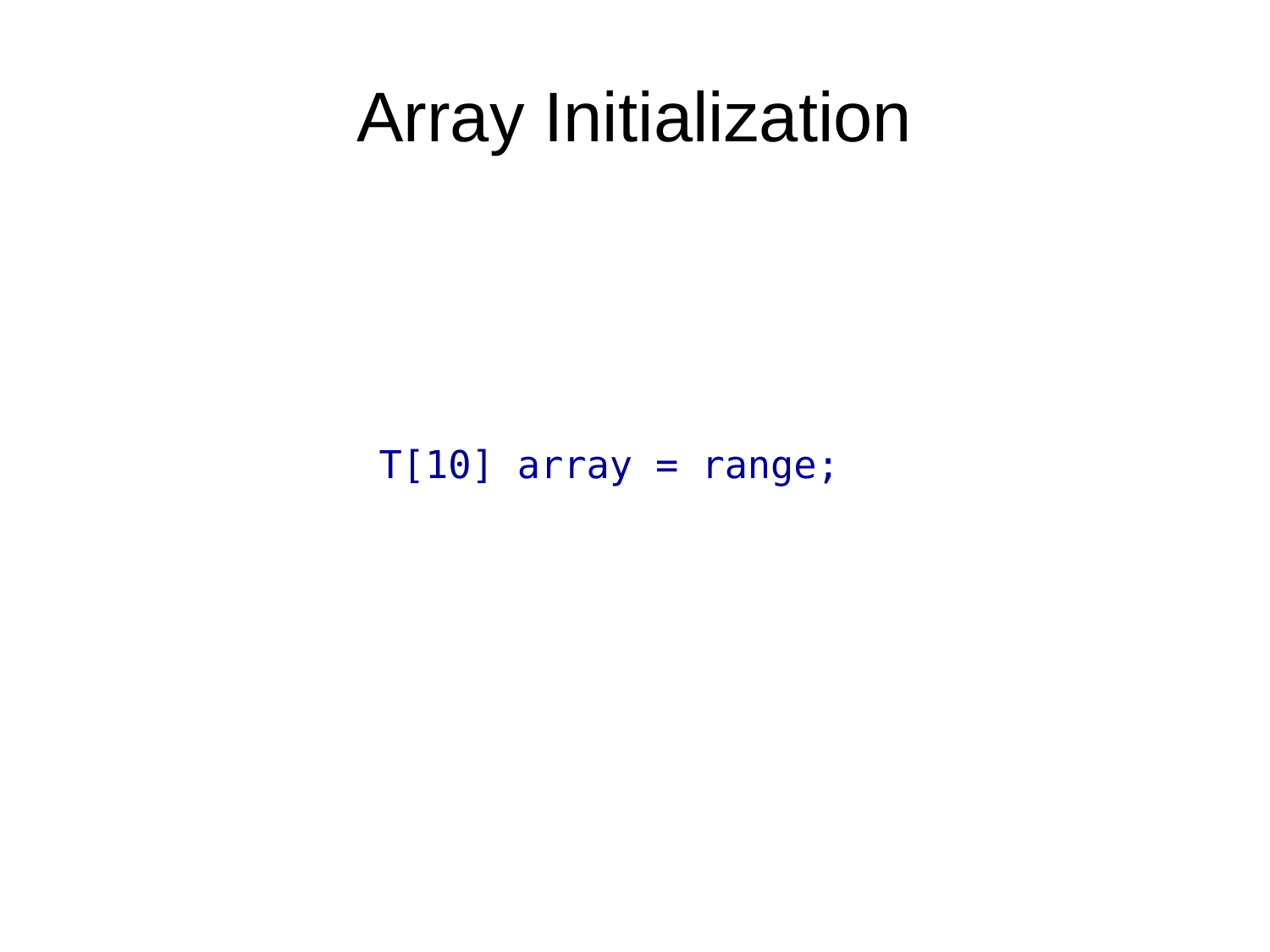#### Array Concatenation

 $array$   $\sim$  range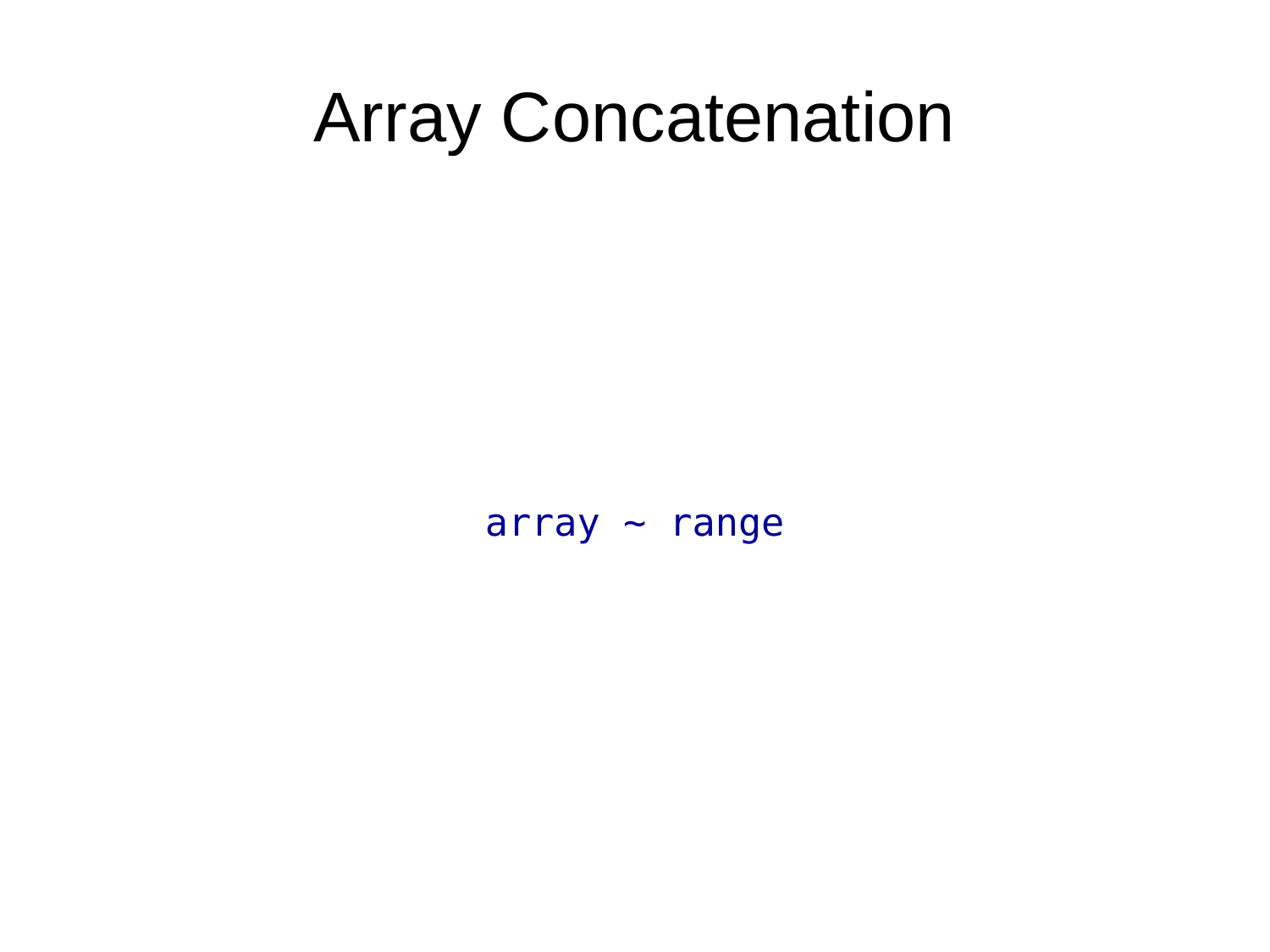## Array Operations

#### $array1[ ] = array1[ ] + range1[ ] / range2[ ];$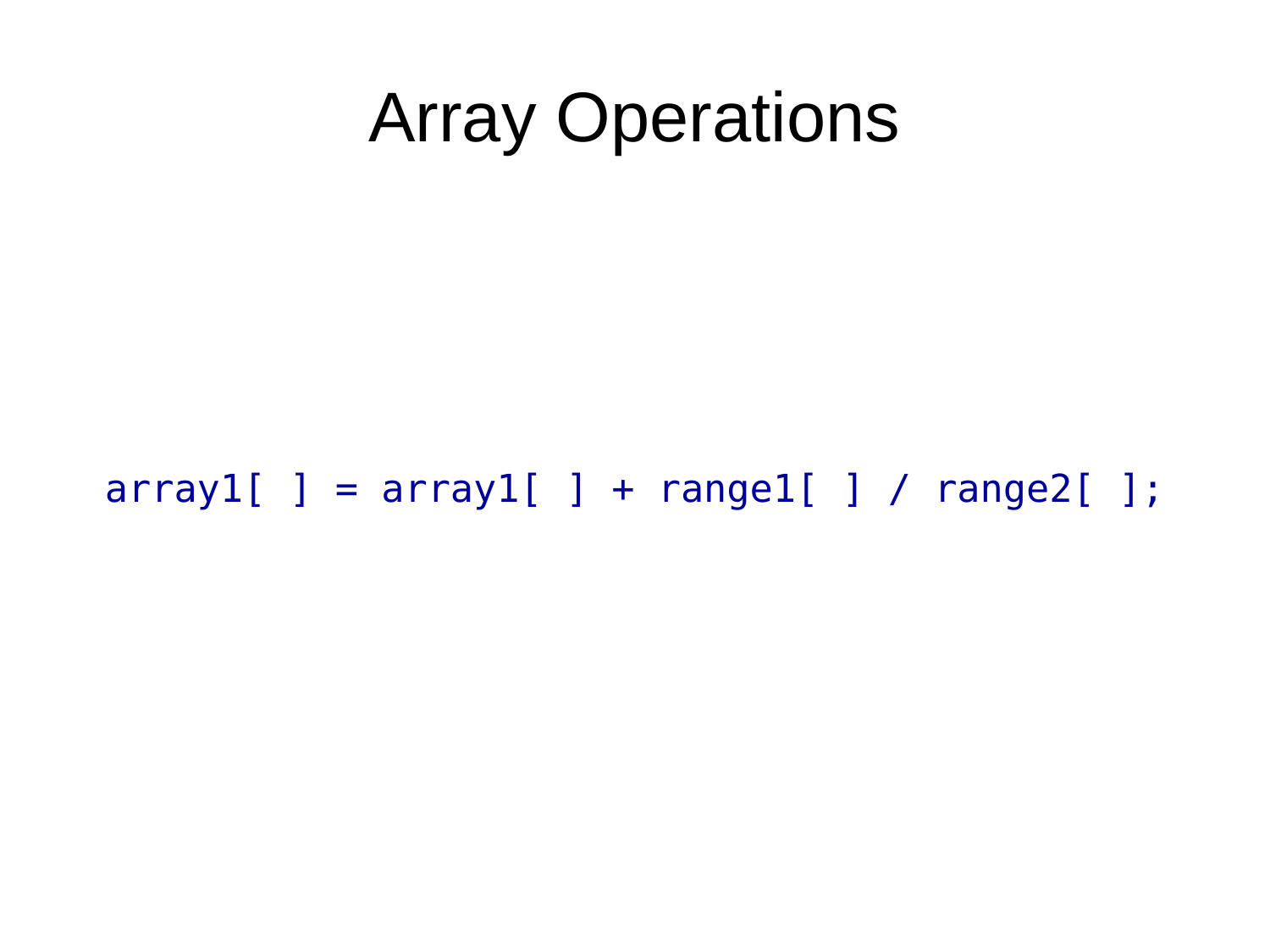# Back To Memory Allocation

It's usually a low level decision.

I've almost never seen successful mixing of components using different memory management schemes. A library has to choose which camp it is in.

With ranges, which are allocation agnostic, this is far less of a problem. Reusable libraries become practical that will work with whatever scheme the user selects.